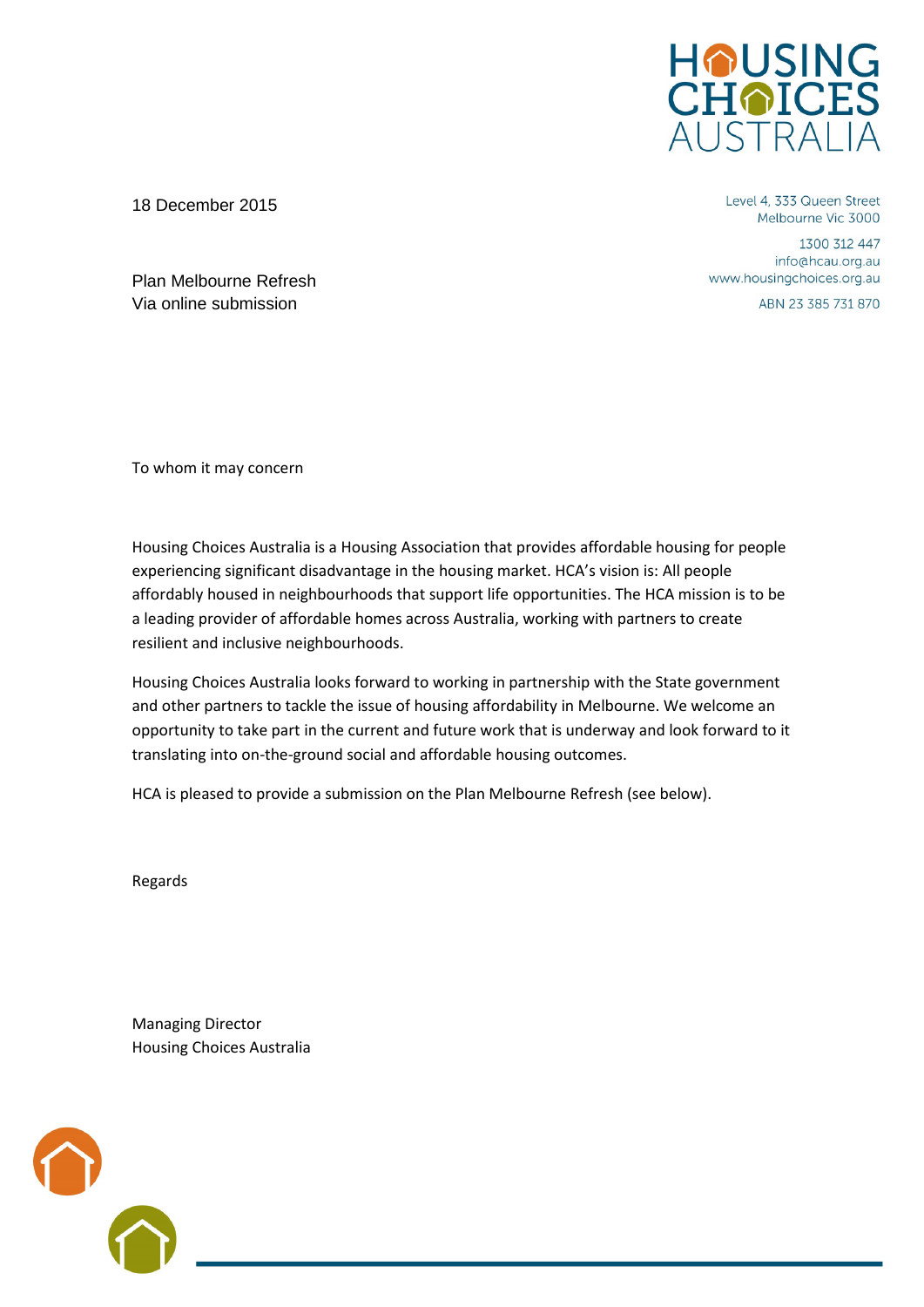#### **Submission**

Housing Choices Australia (HCA) welcomes the Plan Melbourne Refresh and the increased focus on affordable housing. The issue of housing affordability in Victoria has reached crisis point and is well documented. There is a high proportion of low-income earners experiencing housing stress and that proportion is increasing. There is a significant undersupply of affordable housing and there is no new investment in new social and affordable housing. Victoria has the lowest level of public housing in Australia and the proportion of social housing stock as a percentage of the total stock is declining.

Access to affordable housing has a direct impact on the productivity of cities, on community cohesion, and individual wellbeing. Rising housing costs can price a significant proportion of the labour market out of inner and middle ring suburbs thereby decreasing labour market efficiencies. Housing stress also decreases the amount of household income available for health, education, and discretionary spending. It hampers the economic development of neighbourhoods, cities, and regions.

However public policy for housing, economic development, and liveability are typically considered in isolation from each other and by separate government departments and agencies. Plan Melbourne should be a means by which government policy and commitments can be made transparent, coordinated, and monitored.

HCA is undertaking evidence based research on the Social Return on Investment for the funds we have invested in social housing. Early indications are that for every dollar invested in upgrading and refurbishing social housing, there is a return of approximately \$3. The return on providing even more people access to social housing (i.e. increased supply and increased access) is expected to be even higher.

# **Under supply and access to affordable housing**

There is a chronic undersupply of affordable housing. To date there has largely been a reliance on increasing housing supply and encouraging a diversity of housing in terms of price points. However, the private housing market alone will not address the issue of housing stress for people on a low income. An increase in overall supply should be coupled with mechanisms to ensure that low income and vulnerable households can access that housing and not be priced out by the private market.

The existing Plan Melbourne places significant emphasis on increasing the supply of housing through the private housing market. The Ministerial Advisory Committee (2015) report makes the case for the need to link an increase in supply to an increase in access to affordable housing. The Plan Melbourne Refresh Discussion Document acknowledges the need to increase the focus on provision and access to affordable and social housing. However it proposes to limit its response primarily to land use planning levers.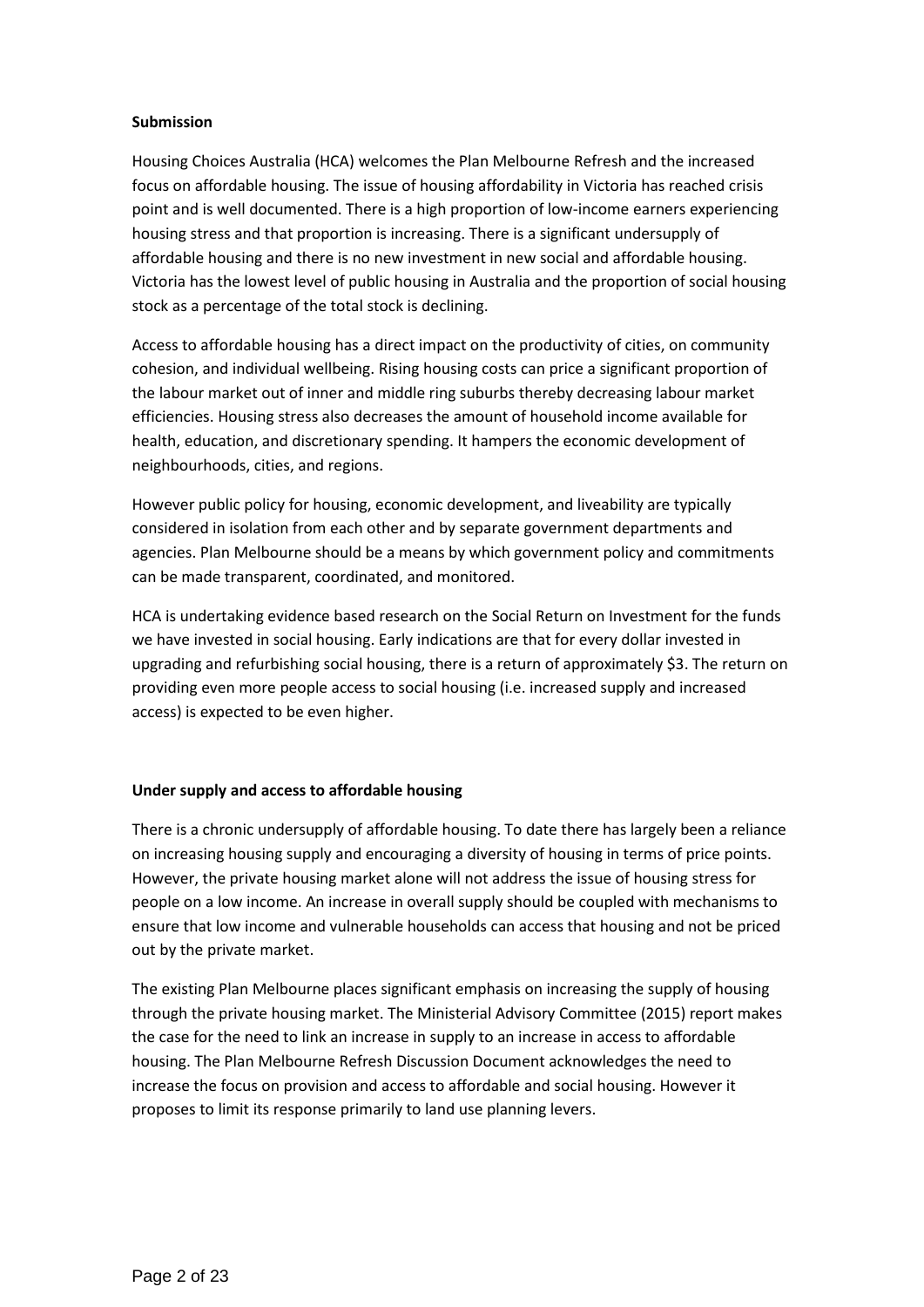The proposed planning interventions outlined in the Plan Melbourne Refresh will not, on their own, be sufficient to meet the task of ensuring that low incomes households can access affordable housing. Government must adopt policies right across its portfolio that increase supply and enable access to affordable housing. For example, the current policies around achieving financial return on the sale of government land need to be reviewed to see how the provision of social housing can be considered as part of the return on that land. Policies will also need to be supported and implemented through appropriate funding.

*HCA recommends that the focus and solutions in Plan Melbourne are broadened from focusing only on overall supply of houses in the market, to also included mechanisms for targeted and sustained access to affordable housing.*

## **Planning Scheme interventions**

One of the opportunities for increasing the amount of social housing in Melbourne is through inclusionary zoning. The case for inclusionary zoning is well-made by the Ministerial Advisory Committee (2015). The economic and social consequences arising from lack of affordable housing provide a strong rationale for intervention through the land use planning system in the same way that a case has been made and is well accepted for the provision of public open space and infrastructure such as roads and drains to address the negative externalities generated by the land development process.

In the past, some Councils have tried to include a requirement for social and/or affordable housing as part of planning scheme amendments and have failed either due to a negative Panel Report or refusal from the Minster. In part, this stems from a view that there is insufficient authority in the Planning and Environment Act or support in the Victorian Planning Provisions for the conditions being applied. This therefore needs a firmer legislative and policy base.

It is essential that inclusionary zoning opportunities are able to be maximised in the short term rather than waiting for a whole-of-Melbourne or legislative response.

There are significant parcels of private land in Metropolitan Melbourne that will go through a rezoning process over the next 3 years to facilitate a change from industrial to residential or mixed use. Councils are continuing to undertake significant strategic planning work and associated planning scheme amendments to create vibrant, sustainable Activity Centres. There are also large-scale National Employment Cluster Framework Plans being developed by the MPA that will result in planning scheme amendments.

To ensure that this pipeline of planning scheme amendments are able to include provisions for social and affordable housing, the Minister for Planning, and the Department Environment, Land, Water and Planning should release a Practice Note or Advisory Note setting out the importance and application of Clause 16.01-5 of the Victorian Planning Provisions. This will enable Councils, land owners, and Planning Panels can give greater weight to the provision of social housing.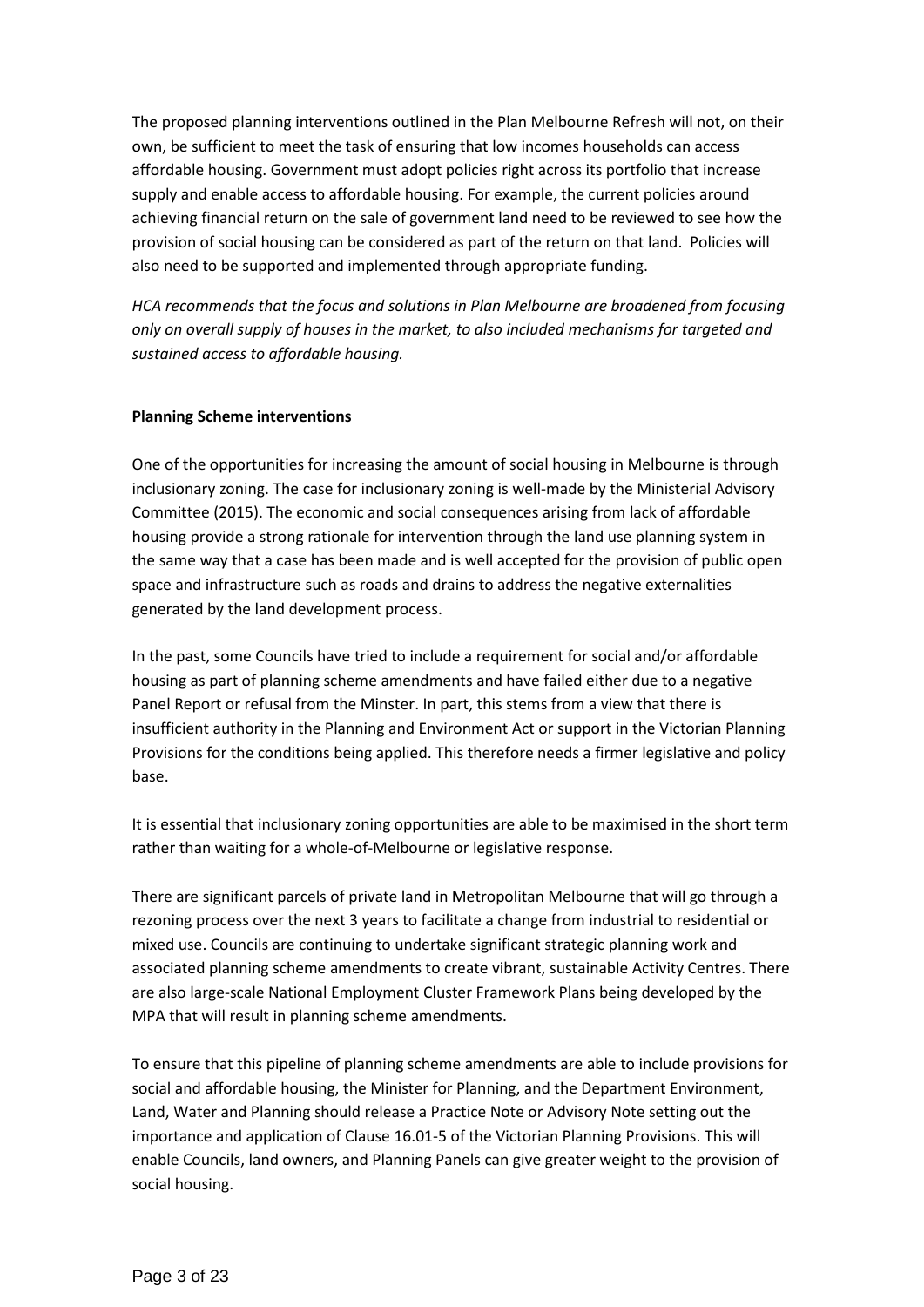In parallel, the Department should quickly review and strengthen the Planning and Environment Act and Victorian Planning Provisions so that they require and enable the provision of social and affordable housing.

The planning mechanisms could include standard development contribution provisions to help capture some of the uplift from smaller infill developments; an Overlay that Councils could use in specific areas in their city that are well-located for social housing; and provisions that can be easily incorporated into planning scheme amendments for specific sites.

In addition to the mechanisms that can be put in place under existing legislation, HCA is keen to see the exploration of "conditional zoning" where the actual zoning would not come into legal effect until the condition relating to the provision of social housing and had been appropriately satisfied either through a contractual arrangement, a bond, or a financial contribution.

*HCA recommends that the Minister and the Department release a Practice Note or Advisory Note setting out the importance of requiring social housing and application of Clause 16.01-5 so that social housing provisions can be included in upcoming Planning Scheme Amendments.* 

*HCA recommends that in parallel to this short-term measure (above), the Department reviews and strengthens the Planning and Environment Act and the Victorian Planning Provisions so that rezoning proposals and new developments are required to contribute to the funding and/or development of new social housing.* 

# **Capturing uplift from rezoning**

HCA supports the use of planning provisions that require the development of or contribution to social housing as part of a rezoning process.

Consideration will need to be given to how the benefit can be secured. Even in councils where there is already some requirement or request for social housing there is often difficulty in working out how and when that contribution is made. There is a risk that the social housing contribution is left to the end of the development and may not happen at all if the developer decides not to proceed with the full proposal. Changes to legislation, planning provisions, and the development process should maximise the enforceability of the delivery of social housing outcomes.

*HCA recommends that in addition to planning scheme provisions, other mechanisms are explored and explained so that councils or other responsible authorities can guarantee the contribution of a rezoning.*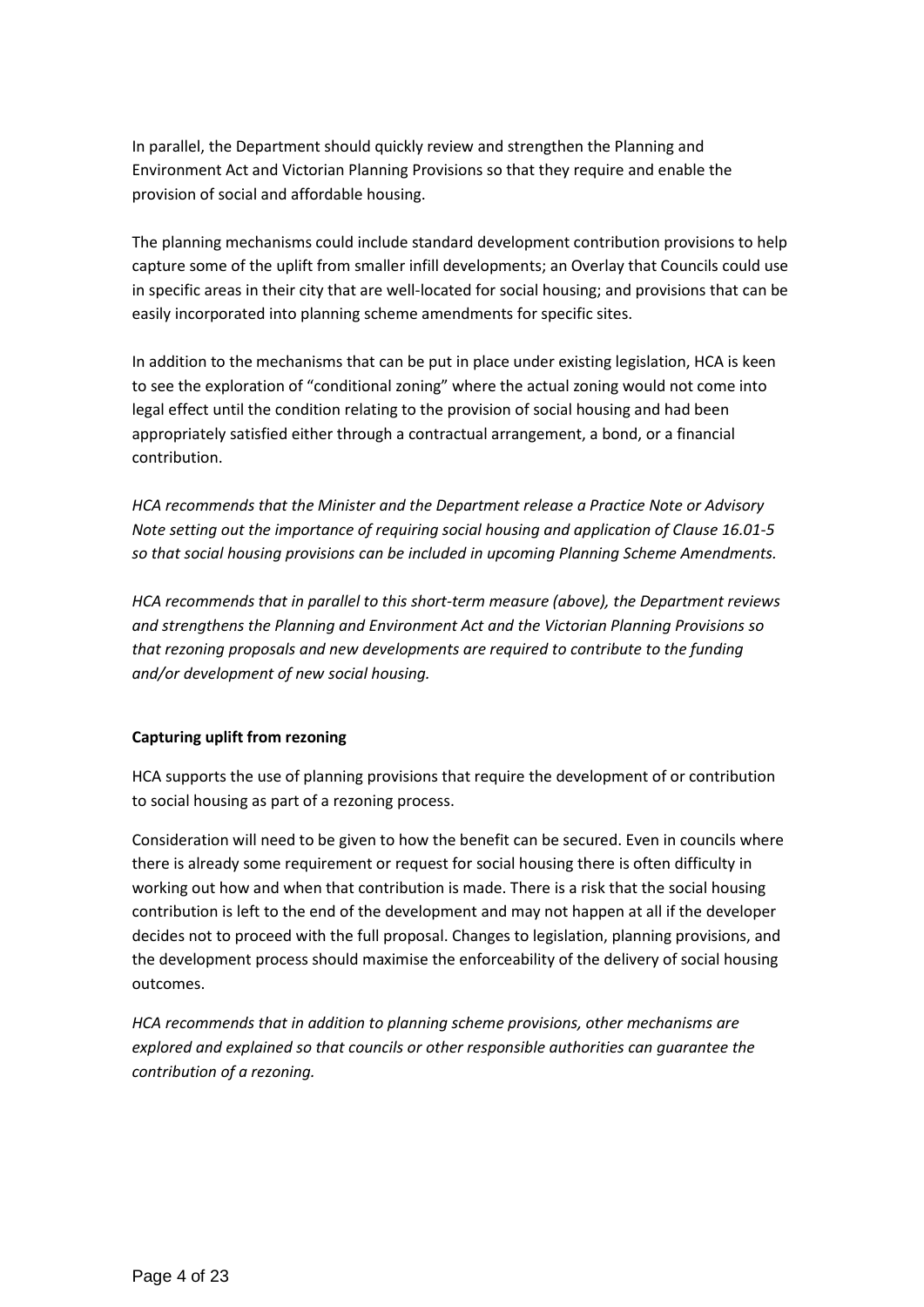## **Monitoring and implementation of whole-of-government response**

HCA acknowledges that a Metropolitan or State-wide Housing Strategy and Implementation Plan may be the best place to pull together the different streams of work that are underway. The success of such a Strategy and Plan relies on the documents being supported by appropriate resourcing and authority to make the significant changes that are required. Part of the success of the Metropolitan Planning Authority (MPA) has been its ability to make decisions and work across the whole-of-government in relation to strategic land use planning and infrastructure investment.

*HCA recommends that Plan Melbourne is specific about which Government Department or Agency will be responsible for monitoring and implementing the land use planning and other housing affordability levers. It could be the MPA in the first instance.* 

*HCA also recommends that funding for implementation of the Strategy is included in the annual State government budget process.* 

Attached below is a table with a detailed response to the discussion document.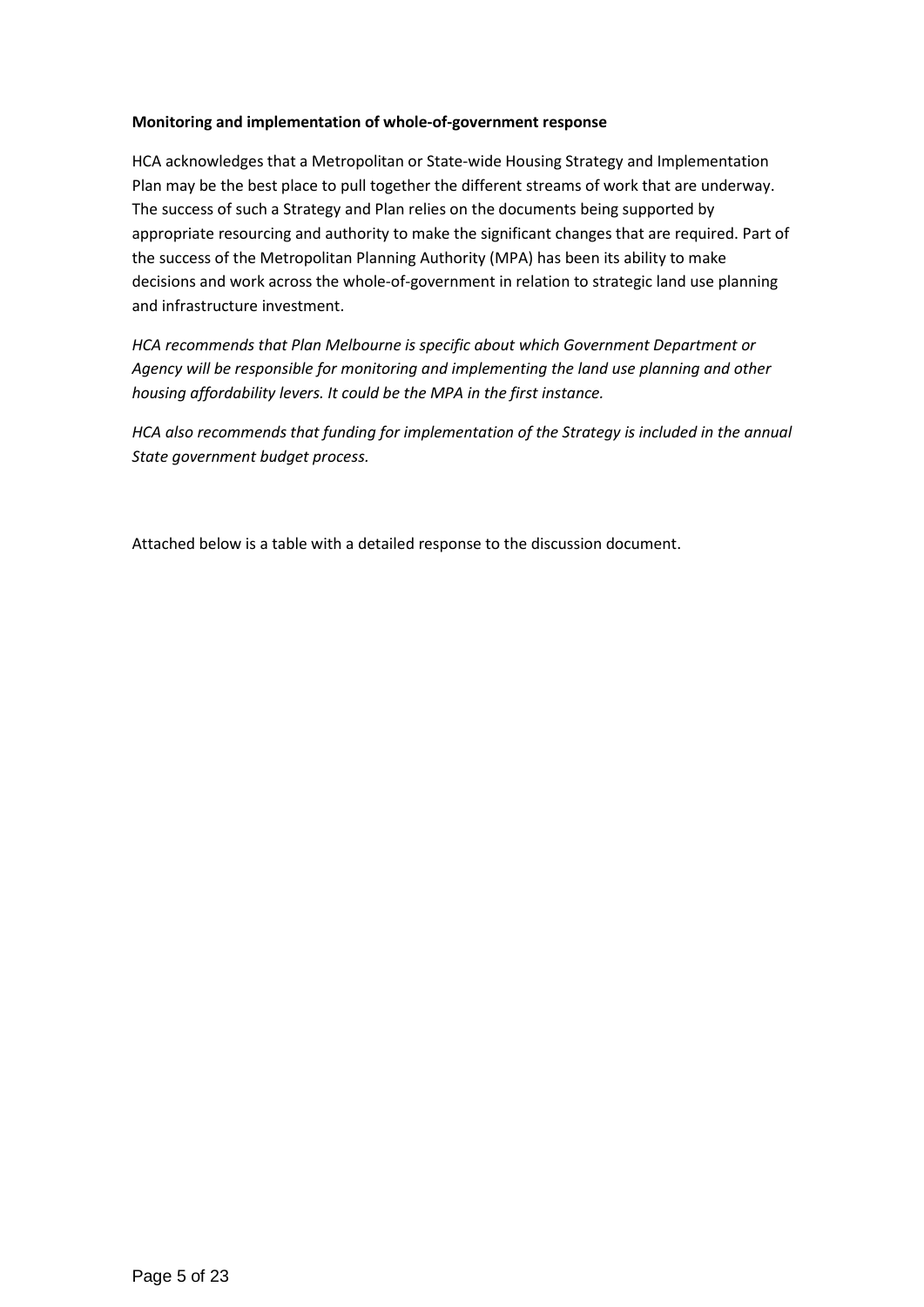# Attachment 1 Detailed submission points

| <b>Section</b>                                                     | <b>Content</b>                                                                                                                                                                                                                                                                                                   | Page           | <b>Submission</b>                                                                                                                                      |
|--------------------------------------------------------------------|------------------------------------------------------------------------------------------------------------------------------------------------------------------------------------------------------------------------------------------------------------------------------------------------------------------|----------------|--------------------------------------------------------------------------------------------------------------------------------------------------------|
| <b>Executive Summary</b><br><b>Key Points</b>                      |                                                                                                                                                                                                                                                                                                                  |                |                                                                                                                                                        |
| 2 Growth challenges,<br>fundamental principles<br>and key concepts | Climate change, housing affordability and<br>the importance of people, place and identity<br>should be better explained and given<br>greater prominence.                                                                                                                                                         | $\overline{4}$ | Support increased prominence and clarity for affordable<br>housing.                                                                                    |
| 5 Housing                                                          | Plan Melbourne 2016 needs to articulate<br>$\bullet$<br>long-term land use policies and reforms to<br>meet forecast housing needs and expand<br>housing choice and affordability. The MAC<br>(2015) report proposes a large number of<br>initiatives relating to housing supply,<br>diversity and affordability. | 5              | Support. However across the whole of government there<br>needs to be a focus on ensuring access to affordable<br>housing, not just increasing supply.  |
|                                                                    | As a growing city Melbourne needs to<br>$\bullet$<br>facilitate the mobility, education and<br>economic opportunities of its households.<br>Boosting housing choice for all households<br>will have significant social and economic<br>benefits for individuals and all Victorians.                              | 5              | Support. There is a strong link between safe affordable<br>housing and people's ability to undertake education and/or<br>participate in the workforce. |
|                                                                    | Options canvass actions that will establish<br>$\bullet$<br>new housing development goals, increase<br>certainty for housing development, facilitate<br>housing supply in Melbourne's established<br>areas and develop comprehensive data and<br>strategies to better guide housing planning.                    | 5              | Support. However across whole-of-government there also<br>needs to be a focus on ensuring access to affordable<br>housing, not just increasing supply. |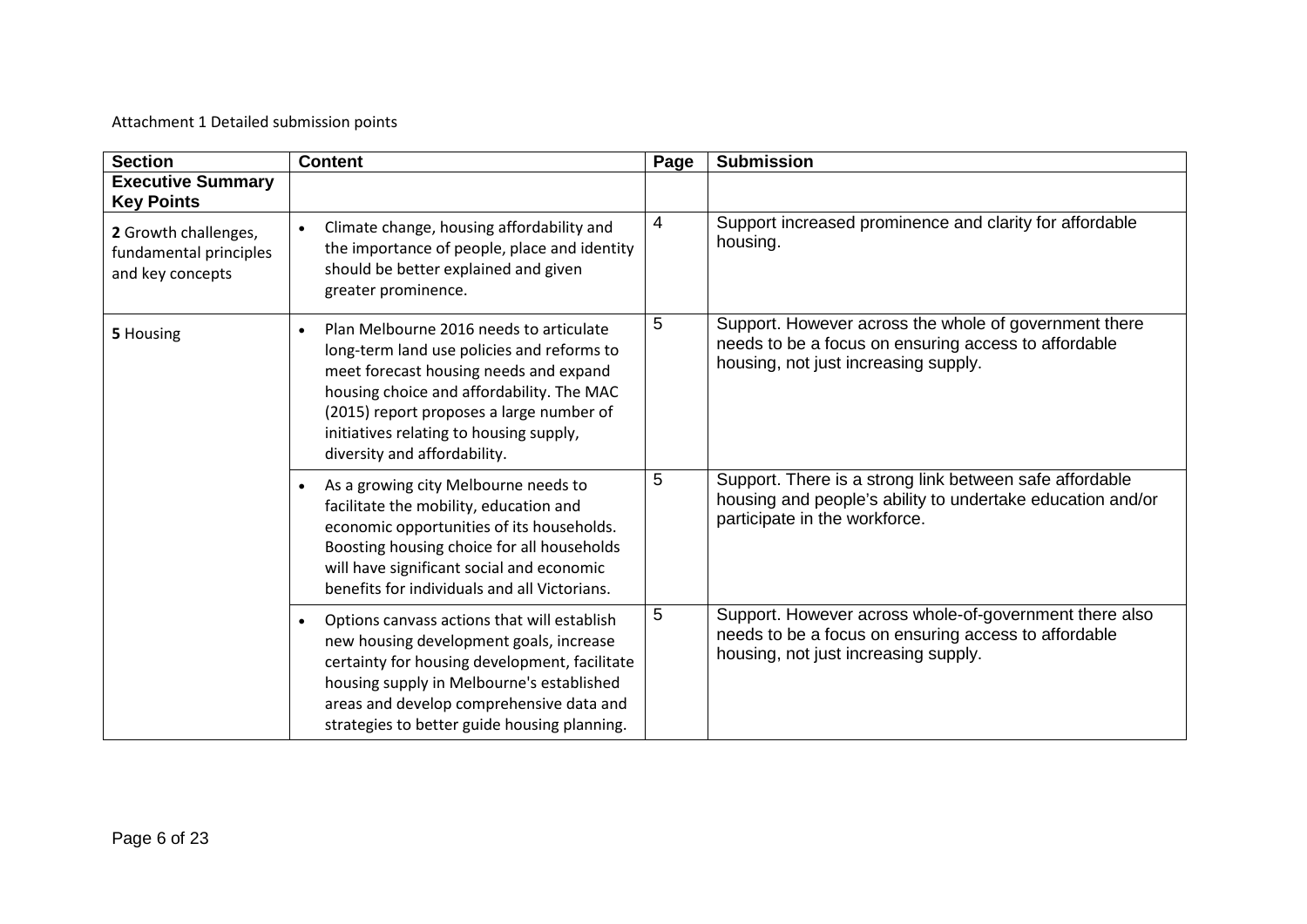| <b>Section</b>                                                                                  | <b>Content</b>                                                                                                                                                                                                                                                                                                                                                                        | Page | <b>Submission</b>                                                                                                                                                                                                                                                                                                                                                                                                                                                                                                                                                                                                      |
|-------------------------------------------------------------------------------------------------|---------------------------------------------------------------------------------------------------------------------------------------------------------------------------------------------------------------------------------------------------------------------------------------------------------------------------------------------------------------------------------------|------|------------------------------------------------------------------------------------------------------------------------------------------------------------------------------------------------------------------------------------------------------------------------------------------------------------------------------------------------------------------------------------------------------------------------------------------------------------------------------------------------------------------------------------------------------------------------------------------------------------------------|
|                                                                                                 | Further initiatives to support housing<br>diversity including social and affordable<br>housing initiatives are advocated and<br>discussed.                                                                                                                                                                                                                                            | 5    | Support.                                                                                                                                                                                                                                                                                                                                                                                                                                                                                                                                                                                                               |
| 1 Scope of Options<br>for Discussion<br>Aligning with other<br>strategies and policy<br>reviews | <b>Housing</b><br>Review of Housing Affordability in Victoria<br>$\bullet$<br>The development of a strategy to improve<br>the response to Victorians' in housing crisis<br>Review of Residential Tenancies Act 1997<br><b>Accessible Housing</b><br>'Better Apartments' review of development<br>requirements<br>Review of the implementation of Reformed<br><b>Residential Zones</b> | 11   | HCA is pleased to see a list in the Plan Melbourne Refresh<br>of other "housing" work that is underway across the<br>Government.<br>Plan Melbourne focuses primarily on increasing market<br>supply of housing.<br>Recommend that Plan Melbourne identifies the provision of<br>social and affordable housing as a requirement in<br>government planning projects and infrastructure projects.<br>This will provide the impetus for the MPA to address this<br>issue within their own planning projects and allow them to<br>champion the matter with other agencies and organisations<br>for infrastructure projects. |
| 2 Growth challenges,<br>fundamental<br>principles and key<br>concepts<br>Box 1                  | Housing affordability<br>House prices and rents have increased,<br>particularly in well serviced inner and middle<br>suburbs with good access to jobs. This is<br>generating inequality and will negatively impact<br>on Melbourne's liveability and productivity. We<br>need to ensure there is more affordable<br>housing.                                                          | 16   | Support. However across whole-of-government there also<br>needs to be a focus on ensuring access to affordable<br>housing, not just increasing supply.                                                                                                                                                                                                                                                                                                                                                                                                                                                                 |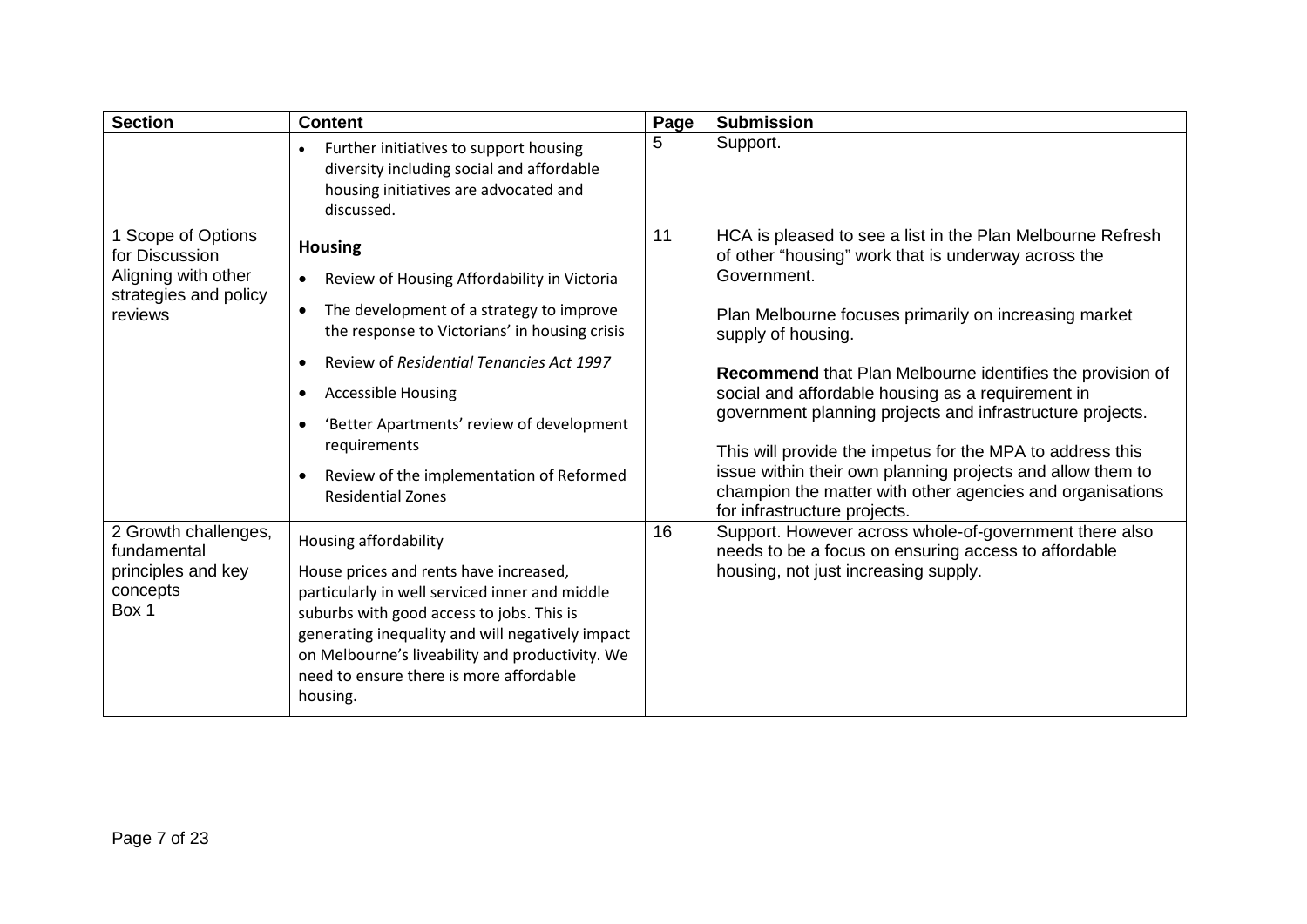| <b>Section</b>       | <b>Content</b>                                                                                                                                                                                                                                                                                                                                                                                                                                                             | Page | <b>Submission</b>                                                                                                                                                                                                                                                                                                                                                                                                                                                                                                                                                                                               |
|----------------------|----------------------------------------------------------------------------------------------------------------------------------------------------------------------------------------------------------------------------------------------------------------------------------------------------------------------------------------------------------------------------------------------------------------------------------------------------------------------------|------|-----------------------------------------------------------------------------------------------------------------------------------------------------------------------------------------------------------------------------------------------------------------------------------------------------------------------------------------------------------------------------------------------------------------------------------------------------------------------------------------------------------------------------------------------------------------------------------------------------------------|
|                      | Low suburban density<br>Melbourne's urban footprint is one of the<br>largest in the world. To accommodate the<br>significant population growth forecast for the<br>years ahead, Melbourne's strategy needs to<br>encourage higher urban densities and foster<br>more housing diversity and choice close to<br>public transport and jobs.                                                                                                                                   | 16   | Support. For people on lower incomes being close to public<br>transport and jobs is essential to being able to participate in<br>the workforce and in the community and for them to access<br>services. It is essential that renewal and investment in inner<br>and middle ring suburbs includes the provision of and<br>ongoing access to affordable housing for those who need it,<br>particularly for specific cohorts based on demand (e.g.<br>aging, disability). There is a risk that investment in an area<br>leads to gentrification and pushing out people who most<br>need to live close to services. |
| 2.5 Shaping the City | Supporting the development of a polycentric<br>city<br>a polycentric city will provide more jobs in<br>the suburbs at designated locations, such as in<br>employment clusters. This will reduce the need<br>for long trips and use existing infrastructure<br>more efficiently by encouraging outbound or<br>against- peak commuting to clusters and activity<br>centres. It will also improve access to jobs and<br>services for people living beyond inner<br>Melbourne. | 20   | Support. For people on lower incomes being close to public<br>transport and jobs is essential to being able to participate in<br>the workforce and in the community and for them to access<br>services.                                                                                                                                                                                                                                                                                                                                                                                                         |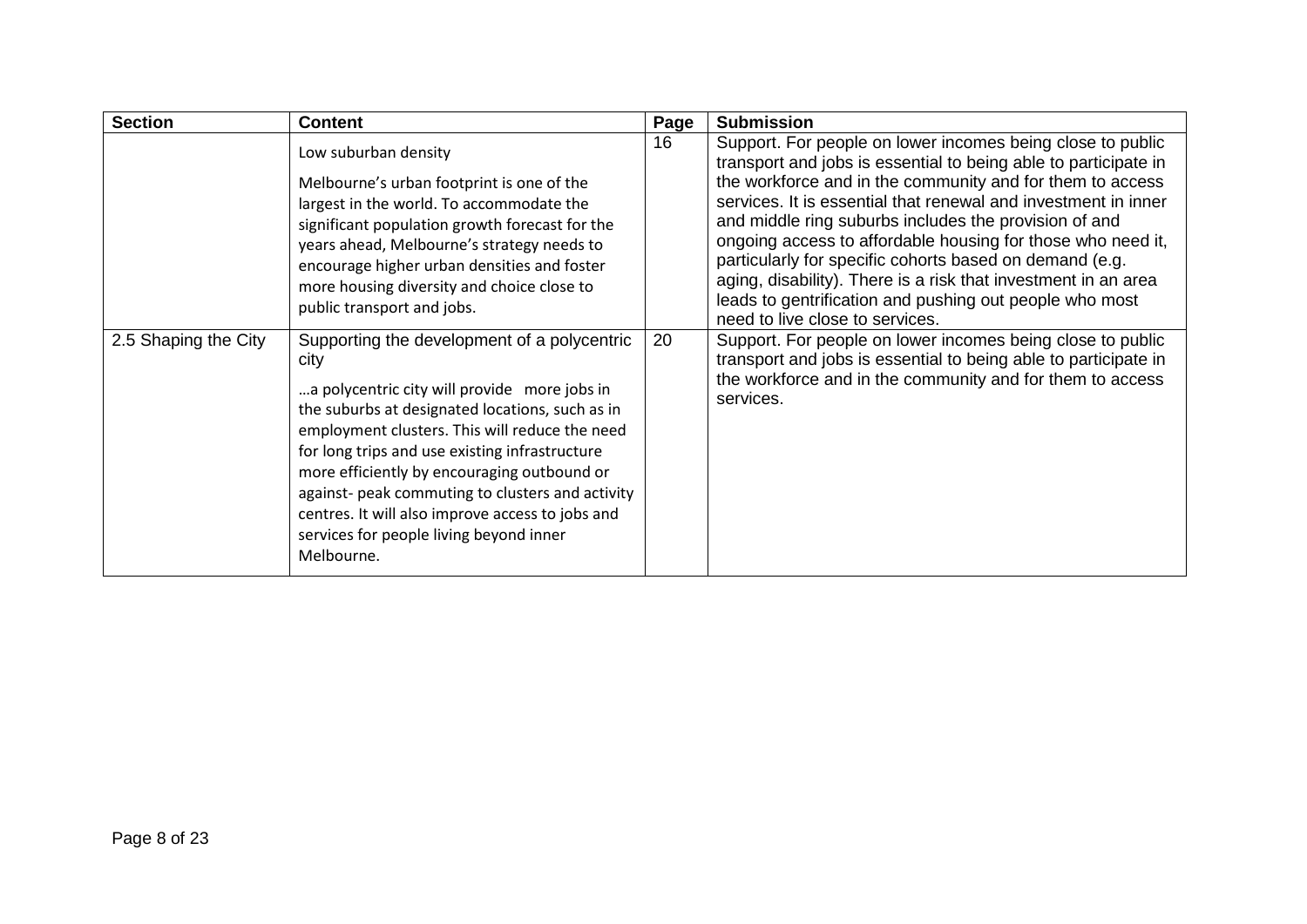| <b>Section</b> | <b>Content</b>                                                                                                                                                                                                                                                                                  | Page | <b>Submission</b>                                                                                                                                                                                                                                                                                                                                                                    |
|----------------|-------------------------------------------------------------------------------------------------------------------------------------------------------------------------------------------------------------------------------------------------------------------------------------------------|------|--------------------------------------------------------------------------------------------------------------------------------------------------------------------------------------------------------------------------------------------------------------------------------------------------------------------------------------------------------------------------------------|
|                | 20-minute neighbourhood<br>Better sense of place and the<br>$\bullet$<br>encouragement of vibrant, convenient and<br>safe neighbourhoods<br>Population growth is accommodated with<br>$\bullet$<br>more housing choice in locations with better<br>access to services                           | 21   | Support. For people on lower incomes being able to easily<br>access services is essential. It is also important that people<br>can remain close to services they already use and support<br>networks that they have already formed. Design outcomes<br>that allow for more interaction and a mix of residents is also<br>important to avoid creating neighbourhoods of disadvantage. |
|                | Enhanced community and social equity<br>$\bullet$<br>benefits such as better design for the<br>elderly, the young and parents, and more<br>interactions living and meeting locally.                                                                                                             |      |                                                                                                                                                                                                                                                                                                                                                                                      |
|                | How should the 20-minute neighbourhood<br>be defined?<br>The ability to meet your everyday (non-work)<br>needs locally, primarily within a 20-minute walk.                                                                                                                                      | 22   | Support this definition.                                                                                                                                                                                                                                                                                                                                                             |
|                | Neighbourhood centre policy<br>neighbourhood centres as well as major<br>centres and the CBD will grow so people<br>can live close to the local services they<br>need.                                                                                                                          | 23   | Support.<br><b>Recommend</b> that there is an explicit emphasis on affordable<br>and social housing as part of that growth.                                                                                                                                                                                                                                                          |
|                | Housing policy<br>Encouraging higher urban densities close to<br>neighbourhood centres as contextually<br>appropriate. Housing densities will increase<br>as appropriate to reflect the range and scale<br>of activity centres and their walkable/<br>rollable catchments throughout Melbourne. | 23   | Support.<br>Recommend that there is an explicit emphasis on affordable<br>housing as part of that increased density with mechanisms<br>for funding and an enforceable contribution from developers<br>/ land owners including publicly owned land such as<br>VicTrack.                                                                                                               |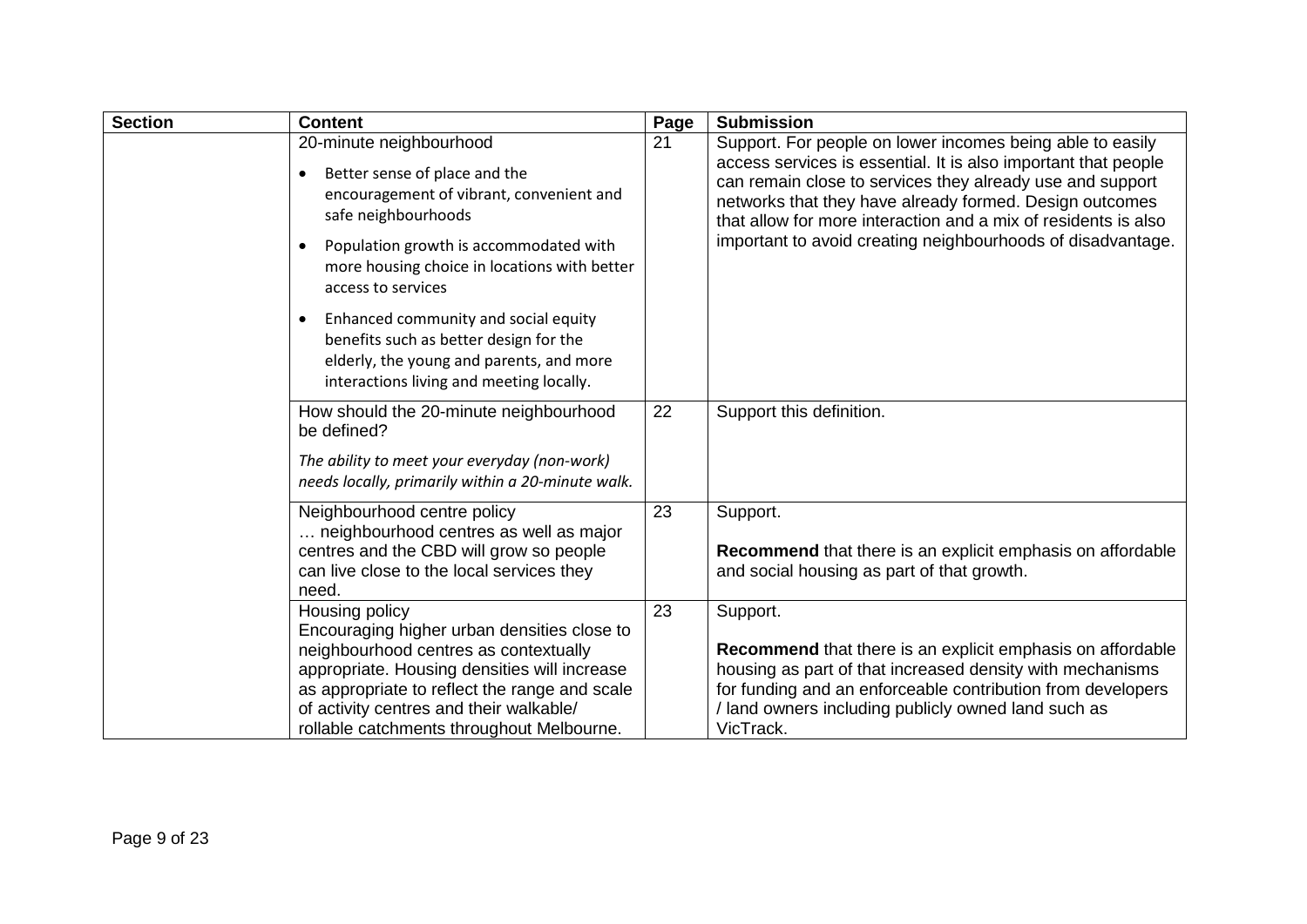| <b>Section</b> | <b>Content</b>                                                                                                                                                                                                                                                                                                                                                                                                                                                                                                                                           | Page | <b>Submission</b>                                                                                                                                                                                                                                                                                                                                                                                                                                                                                                                                                                                                                                                                                                     |
|----------------|----------------------------------------------------------------------------------------------------------------------------------------------------------------------------------------------------------------------------------------------------------------------------------------------------------------------------------------------------------------------------------------------------------------------------------------------------------------------------------------------------------------------------------------------------------|------|-----------------------------------------------------------------------------------------------------------------------------------------------------------------------------------------------------------------------------------------------------------------------------------------------------------------------------------------------------------------------------------------------------------------------------------------------------------------------------------------------------------------------------------------------------------------------------------------------------------------------------------------------------------------------------------------------------------------------|
| 2.6 Housing    | 11 Strengthen housing affordability and choice<br>as a key concept and better explain<br>the key linkages throughout Plan Melbourne<br>2016.                                                                                                                                                                                                                                                                                                                                                                                                             | 23   | Support. However across whole-of-government there also<br>needs to be a focus on ensuring access to affordable<br>housing, not just increasing supply or choice. Need to<br>recognise the benefit of providing mixed tenure<br>developments and social housing close to key infrastructure.                                                                                                                                                                                                                                                                                                                                                                                                                           |
|                | A key focus of the Plan Melbourne refresh is<br>to address housing affordability through<br>strategic planning. While Plan Melbourne<br>2014 recognises the role of planning in<br>providing social and affordable housing and<br>proposes actions to increase supply, Plan<br>Melbourne 2016 needs a stronger focus,<br>particularly on how the planning system<br>might facilitate the supply of social and<br>affordable housing. Plan Melbourne 2016<br>should strengthen the importance of housing<br>choice and affordability in its key concepts. | 23   | Support. However across whole-of-government there also<br>needs to be a focus on ensuring access to affordable<br>housing, not just increasing supply or choice.<br><b>Recommend</b> That Plan Melbourne includes objectives that<br>relate to more than just the planning system.<br><b>Recommend</b> that Plan Melbourne identifies the provision of<br>affordable and social housing as a requirement in<br>government planning projects and infrastructure projects.<br>This will provide the impetus for the MPA to address the<br>issue of affordable housing within their own planning projects<br>and allow them to champion the matter with other agencies<br>and organisations for infrastructure projects. |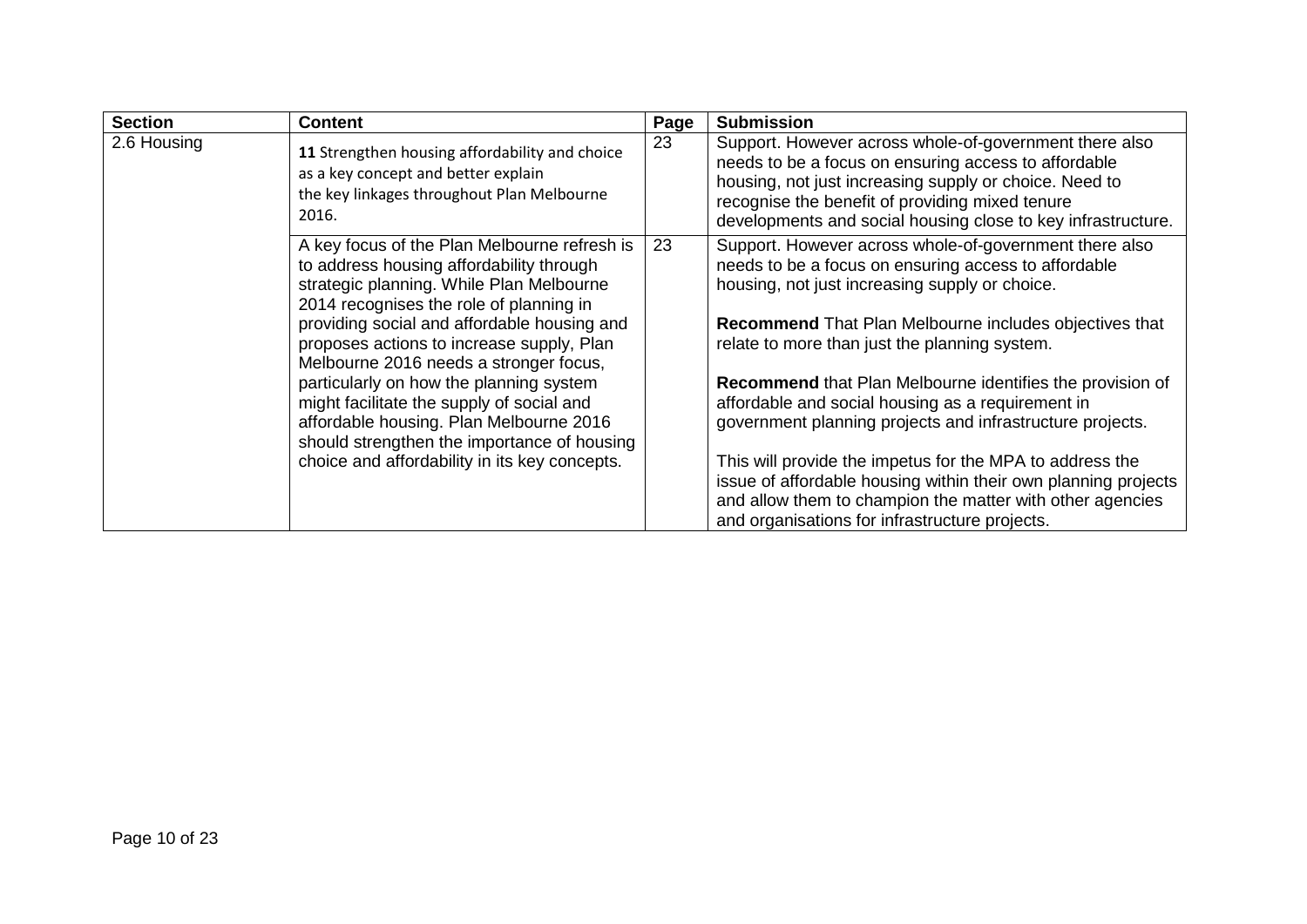| <b>Section</b>                      | <b>Content</b>                                                                                                                                                                                                          | Page | <b>Submission</b>                                                                                                                                                                                                                                                                                                                                                                                                                                                                                                                                                                                                                                                                                                                                                                                                                                                                    |
|-------------------------------------|-------------------------------------------------------------------------------------------------------------------------------------------------------------------------------------------------------------------------|------|--------------------------------------------------------------------------------------------------------------------------------------------------------------------------------------------------------------------------------------------------------------------------------------------------------------------------------------------------------------------------------------------------------------------------------------------------------------------------------------------------------------------------------------------------------------------------------------------------------------------------------------------------------------------------------------------------------------------------------------------------------------------------------------------------------------------------------------------------------------------------------------|
| 3 Delivering Jobs and<br>Investment | 3.1 National Employment Clusters and<br>Innovation                                                                                                                                                                      | 32   | Currently there is little emphasis on the link between<br>employment clusters and providing affordable housing within<br>them. For example there is no mention of affordable housing<br>in Newsletters 56 and 57 from the MPA even though the<br>newsletters discuss significant new developments. Initial<br>work on the National Employment Cluster Framework Plans<br>appears to have treated housing as simply a matter of<br>densities and market supply. The NECs are significant areas<br>both in terms of size and economic contribution and the MPA<br>is investing significant resource in preparing the Framework<br>Plans which will form the basis for Planning Scheme<br>Amendments.<br>Recommend a much stronger emphasis on the provision of<br>and/or requirement for social and affordable housing in the<br>preparation of the NEC Framework Plans and subsequent |
| 4 A More Connected<br>Melbourne     | 4.1 Updating Transport Commitments<br>Use existing transport assets efficiently, with<br>$\bullet$<br>system improvements and support for more<br>development near existing public transport<br>corridors and key nodes | 40   | Planning Scheme Amendments.<br>Support.<br>Recommend that Plan Melbourne identifies the provision of<br>social and affordable housing as a requirement in<br>government infrastructure projects.<br>This will provide the impetus for the MPA to champion the<br>issue with other agencies and organisations as part of<br>infrastructure projects. It will also help ensure that the<br>opportunities to provide social and affordable housing are<br>maximised and realised rather than being considered as an<br>afterthought.                                                                                                                                                                                                                                                                                                                                                    |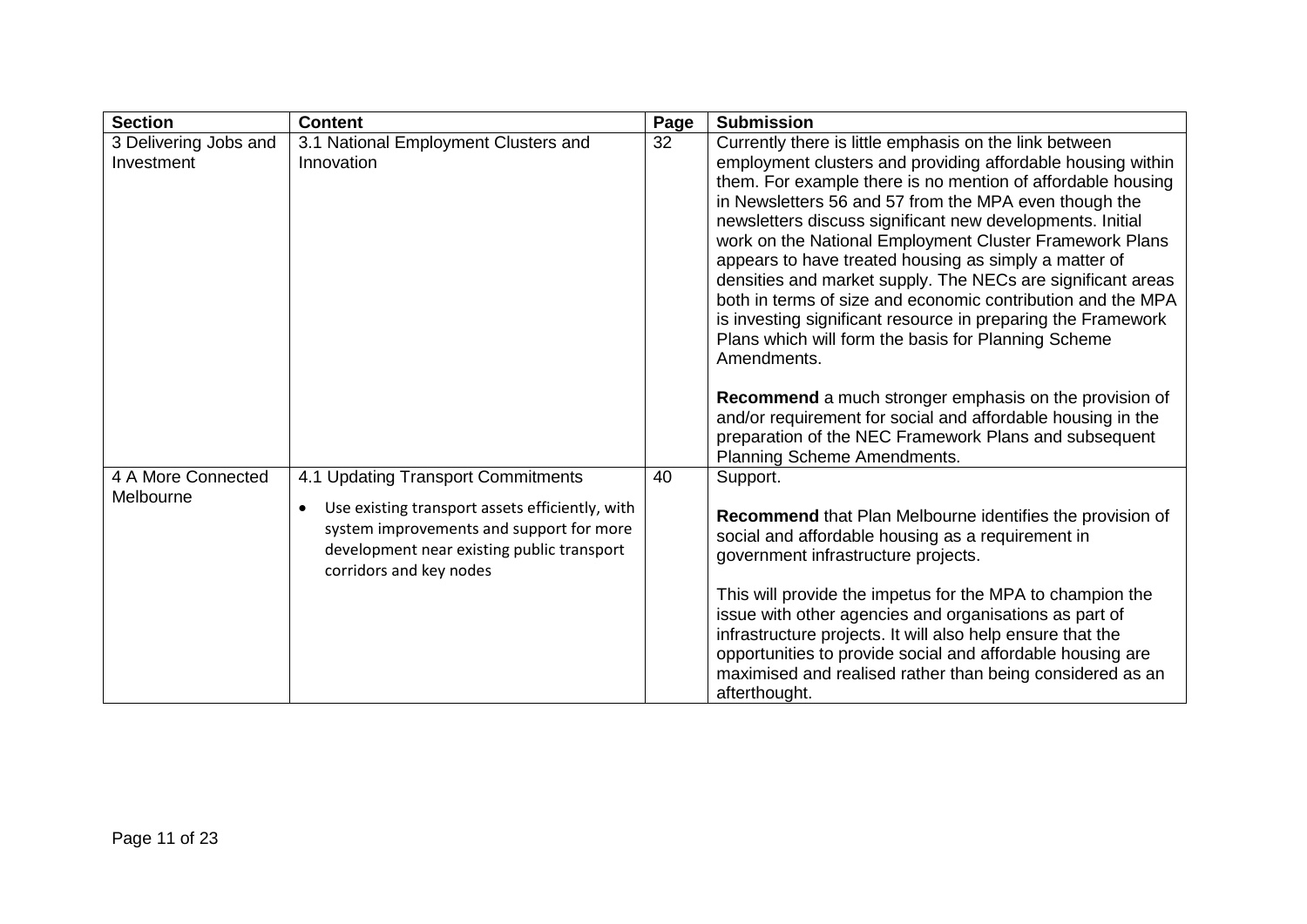| <b>Section</b>                                                                  | <b>Content</b>                                                                                                                                                                                                                                                                                                                                                 | Page | <b>Submission</b>                                                                                                                                                                                                                                                                                                                                                                                                                                                                                                                                                                                                                                                              |
|---------------------------------------------------------------------------------|----------------------------------------------------------------------------------------------------------------------------------------------------------------------------------------------------------------------------------------------------------------------------------------------------------------------------------------------------------------|------|--------------------------------------------------------------------------------------------------------------------------------------------------------------------------------------------------------------------------------------------------------------------------------------------------------------------------------------------------------------------------------------------------------------------------------------------------------------------------------------------------------------------------------------------------------------------------------------------------------------------------------------------------------------------------------|
|                                                                                 | Rail and road projects<br>The Cranbourne Pakenham Rail Upgrade,<br>which includes removing all level crossings<br>between Dandenong and Caulfield allowing<br>more frequent services and relieving<br>congestion. The enhanced network will<br>better support the Monash National<br><b>Employment Cluster and land development</b><br>along the rail corridor | -41  | Recommend that Plan Melbourne identifies the provision of<br>social and affordable housing as a requirement in<br>government infrastructure projects.<br>This will provide the impetus for the MPA to champion the<br>issue with other agencies and organisations as part of<br>infrastructure projects. It will also help ensure that the<br>opportunities to provide affordable housing are maximised<br>and realised rather than being considered as an<br>afterthought.                                                                                                                                                                                                    |
| 5 Housing                                                                       |                                                                                                                                                                                                                                                                                                                                                                |      |                                                                                                                                                                                                                                                                                                                                                                                                                                                                                                                                                                                                                                                                                |
| 5.1 The Balance<br><b>Between Established</b><br>and Growth Area<br>Development | A 70/30 target<br>introduce a target to deliver 70 per cent of<br>new housing in Melbourne's established<br>areas and 30 per cent in greenfield growth<br>areas $-$ the 70/30 target                                                                                                                                                                           | 47   | Support. For people on lower incomes being close to public<br>transport and jobs is essential to being able to participate in<br>the workforce and in the community and for them to access<br>services. It is essential that renewal and investment in inner<br>and middle ring suburbs includes the provision of and<br>ongoing access to affordable housing for those who need it.<br>Without regulatory requirements for affordable and social<br>housing, there is a risk that investment in an established<br>area will lead to gentrification and push out people who most<br>need to live close to services. This would negatively affect<br>the diversity of the area. |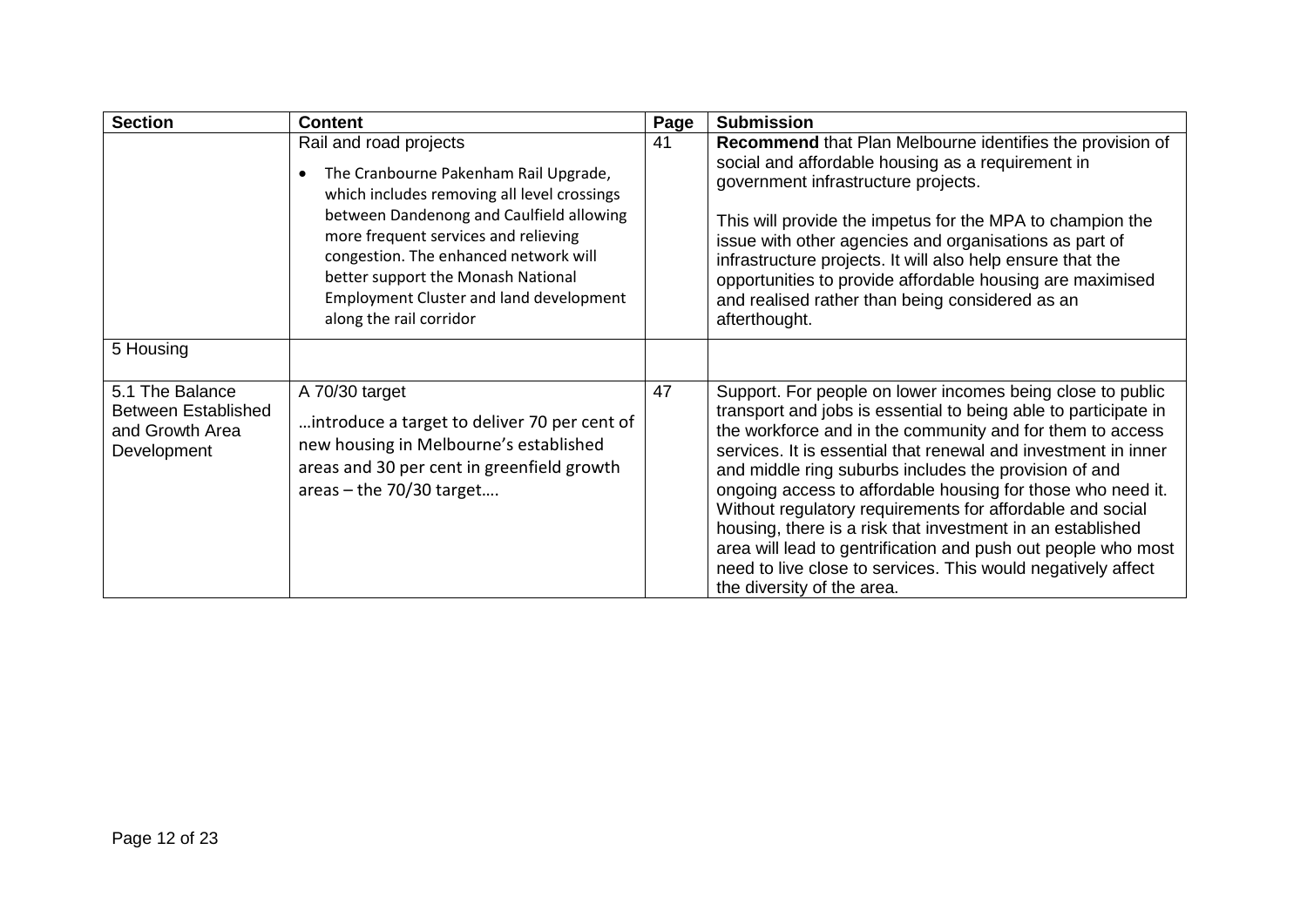| <b>Section</b> | <b>Content</b>                                                                                                                                                                                                                                                                                                                                                                                                                                                                                                                                                                                                   | Page | <b>Submission</b>                                                                                                                                                                                                                                                                                                                                                                                                                                                                                                                                                                                                                    |
|----------------|------------------------------------------------------------------------------------------------------------------------------------------------------------------------------------------------------------------------------------------------------------------------------------------------------------------------------------------------------------------------------------------------------------------------------------------------------------------------------------------------------------------------------------------------------------------------------------------------------------------|------|--------------------------------------------------------------------------------------------------------------------------------------------------------------------------------------------------------------------------------------------------------------------------------------------------------------------------------------------------------------------------------------------------------------------------------------------------------------------------------------------------------------------------------------------------------------------------------------------------------------------------------------|
|                | Increasing the number of new<br>households closer to existing jobs,<br>services and transport infrastructure<br>How can government implement a 70/30<br>target?<br>Focusing metropolitan planning efforts<br>towards unlocking housing supply in<br>established areas, particularly within areas<br>specifically targeted for growth and<br>intensification<br>Introducing planning reforms and new tools<br>to support the ongoing renewal of<br>established areas. This could include lot<br>consolidation incentives, reforms to the<br>planning scheme amendment process<br>and codified planning processes. | 48   | Support. However across whole-of-government there also<br>needs to be a focus on ensuring access to affordable<br>housing, not just increasing supply or choice.<br><b>Recommend</b> That Plan Melbourne sets affordable housing<br>objectives that are broader than just how the planning<br>system can help facilitate supply. This will ensure that whole-<br>of-government housing affordability objectives are captured<br>and monitored.<br><b>Recommend</b> that Plan Melbourne identifies the provision of<br>social and affordable housing as a requirement in<br>government planning projects and infrastructure projects. |
|                | <b>Housing Targets</b><br>The targets would define a range of housing<br>outcomes including aggregate housing<br>supply, the mix of housing types needed and<br>preferred housing affordability outcomes.                                                                                                                                                                                                                                                                                                                                                                                                        | 50   | Support. However across whole-of-government there also<br>needs to be a focus on ensuring access to social affordable<br>housing, not just increasing supply or choice. The targets<br>may vary depending on land values, demand profiles, and<br>proximity to services.                                                                                                                                                                                                                                                                                                                                                             |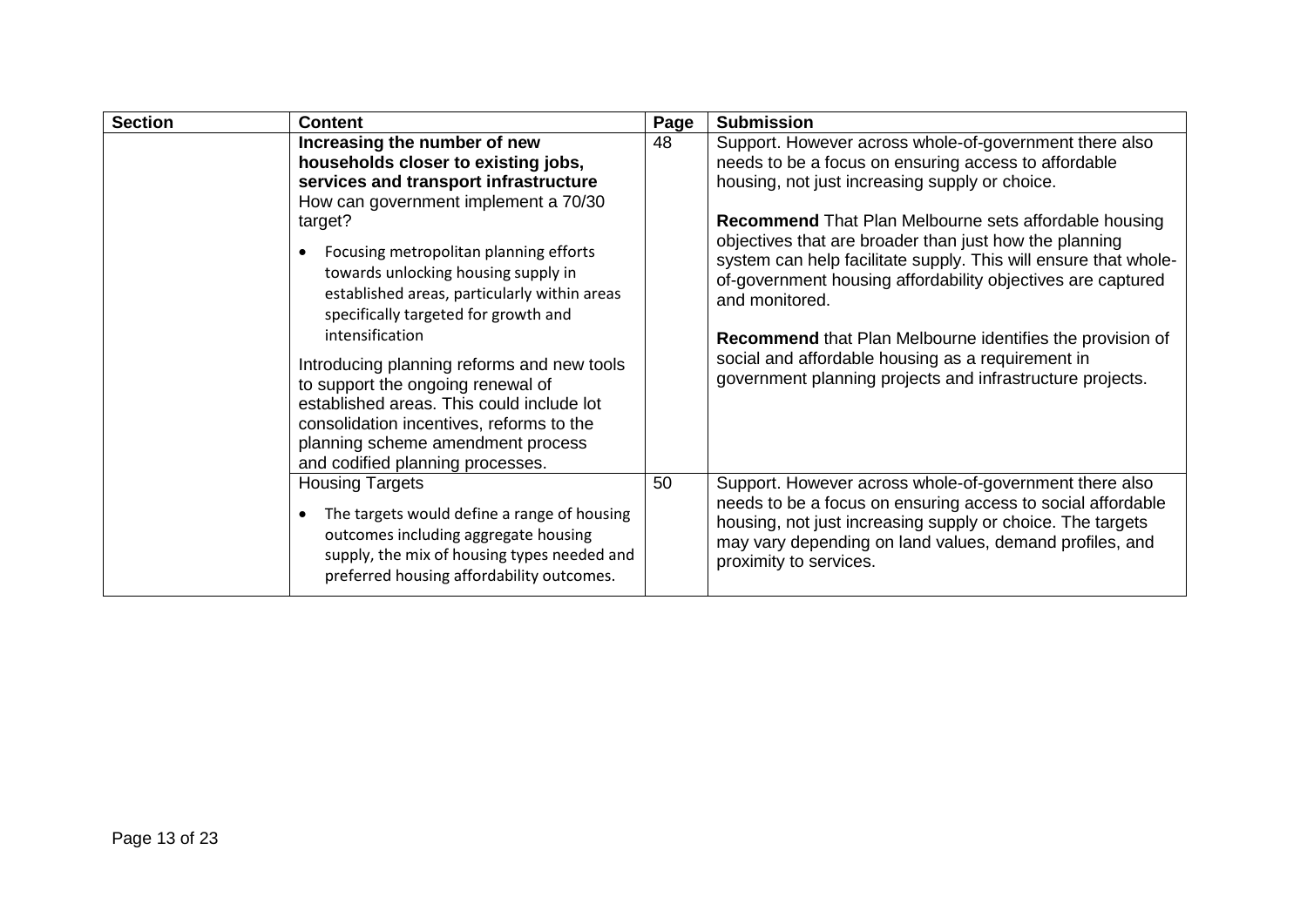| <b>Section</b>                       | <b>Content</b>                                                                                                                                                                                                                                                                                                                                                                                                                                                                                                                                                                                                                        | Page | <b>Submission</b>                                                                                                                                                                                                                                                                                                                                                                                                                                                                                                                                                                                                                                                                                                                                                          |
|--------------------------------------|---------------------------------------------------------------------------------------------------------------------------------------------------------------------------------------------------------------------------------------------------------------------------------------------------------------------------------------------------------------------------------------------------------------------------------------------------------------------------------------------------------------------------------------------------------------------------------------------------------------------------------------|------|----------------------------------------------------------------------------------------------------------------------------------------------------------------------------------------------------------------------------------------------------------------------------------------------------------------------------------------------------------------------------------------------------------------------------------------------------------------------------------------------------------------------------------------------------------------------------------------------------------------------------------------------------------------------------------------------------------------------------------------------------------------------------|
| 5.2 Population Growth<br>and Housing | Communicating long-term housing needs<br>the development of a metropolitan Housing<br>Strategy that includes a Housing Plan. As an<br>alternative to targets, a Housing Strategy might<br>provide detailed housing information and<br>include preferred housing scenarios for sub-<br>regions and for the sub-region's activity centres<br>and National Employment Clusters. This strategy<br>may appropriately be state-wide.                                                                                                                                                                                                        | 51   | Support the preparation of a Housing Strategy and Housing<br>Plan. This should be a whole-of-government plan and<br>include levers to increase housing supply and ongoing<br>access to affordable housing. There is a risk that there won't<br>be strong ownership of the Plan by Departments or Agencies<br>who do not see housing as their core business. A Strategy<br>and Plan will need to be supported by a structure (perhaps<br>similar to the MPA or as part of the MPA) that has the<br>authority and capacity to successfully deliver the actions in<br>the plan. This will require a shift in thinking and prioritise for<br>many Departments and Agencies. It is likely that a<br>consolidation of Agencies around a consistent strategy will<br>be required. |
|                                      | Plan Melbourne 2016 might clarify development<br>expectations by:<br>Confirming that population, housing and<br>employment densities in defined locations<br>will increase and that the balance of<br>planning controls should generally favour<br>change and increased densities in these<br>locations. The local and broader benefits of<br>increased densities in these locations<br>should also be identified and communicated<br>as part of the implementation of Plan<br>Melbourne. Some of these defined locations<br>may, however, include heritage precincts or<br>other existing values that require<br>planning protection | 52   | Support. Note that many people have their own definition or<br>expectation of "other existing values that require planning<br>protection". Often, one of those values is density which lay-<br>people sometimes describe as "neighbourhood character" -<br>a term that is also used by land use planners but usually in a<br>different way. Plan Melbourne needs to be bold and clear in<br>relation to this issue. Language like "other existing values"<br>could creating expectations that existing suburbs may be<br>protected due to their "character" / density.<br>A mechanism for the provision of affordable housing based<br>on specific demand requirements could assist in<br>depoliticising the perceived impact of increased densities.                      |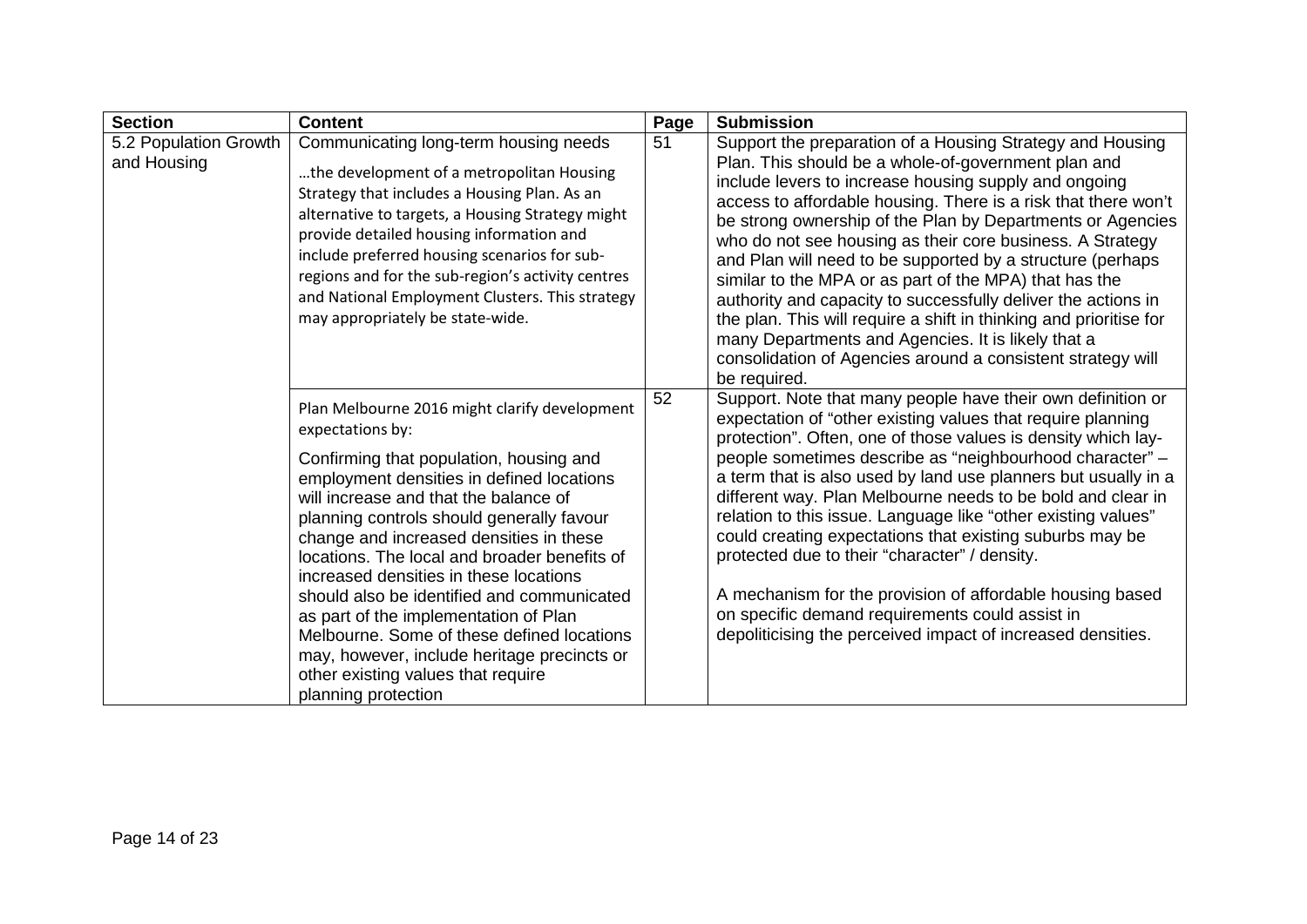<span id="page-14-0"></span>

| <b>Section</b>                                                                              | <b>Content</b>                                                                                                                                                                                                                                                                                                                                                                                                                                                                                                                                                                       | Page | <b>Submission</b>                                                                                                                                                                                                                                                                                                                                                                                                                                                                                                                                                                                                                                                                                                                                                                                      |
|---------------------------------------------------------------------------------------------|--------------------------------------------------------------------------------------------------------------------------------------------------------------------------------------------------------------------------------------------------------------------------------------------------------------------------------------------------------------------------------------------------------------------------------------------------------------------------------------------------------------------------------------------------------------------------------------|------|--------------------------------------------------------------------------------------------------------------------------------------------------------------------------------------------------------------------------------------------------------------------------------------------------------------------------------------------------------------------------------------------------------------------------------------------------------------------------------------------------------------------------------------------------------------------------------------------------------------------------------------------------------------------------------------------------------------------------------------------------------------------------------------------------------|
| 5.3 Clarify Locations<br><b>That Support</b><br><b>Population Growth</b><br>And New Housing | What is the role of the Reformed Residential<br>Zones in delivering diversity?<br>The MAC (2015) report advocates greater<br>development and choice in Melbourne's<br>established areas, particularly in<br>Melbourne's middle suburbs.                                                                                                                                                                                                                                                                                                                                              | 56   | Support. Note that the term "housing diversity" is often used<br>to imply increased housing density. Plan Melbourne should<br>be clear about increased density, not just increased<br>diversity.                                                                                                                                                                                                                                                                                                                                                                                                                                                                                                                                                                                                       |
| 5.4 Housing Diversity                                                                       | Greyfield renewal<br>41 Introduce a policy statement in Plan<br>Melbourne 2016 supporting greyfield renewal<br>and investigate planning scheme mechanisms to<br>achieve coordinated and sustainable renewal of<br>established suburbs.                                                                                                                                                                                                                                                                                                                                               | 57   | Support. There are examples where planning scheme<br>provisions have facilitated / required lot consolidation to<br>enable better development outcomes (design and density).<br>There are also examples where the market is driving lot<br>consolidation and development. Allowing for a strategic<br>planning approach to greyfield developments will provide<br>greater certainty and should lead to better outcomes.                                                                                                                                                                                                                                                                                                                                                                                |
| 5.5 Affordable<br>Housing                                                                   | How can Plan Melbourne 2016 improve<br>housing affordability?<br>Improving housing affordability may also benefit<br>from a whole-of-government approach and the<br>MAC (2015) report recommends the broad<br>actions required to tackle housing affordability<br>should be coordinated through a Housing<br>Strategy that includes a Housing Plan for<br>Melbourne.<br>These issues are beyond the scope of this<br>refresh and will be considered by several<br>government initiatives across different policy<br>areas relating to affordable and social<br>housing. <sup>1</sup> | 59   | Recommend that Plan Melbourne include specific actions,<br>outcomes, and timeframes in relation to Housing reform<br>even where that work falls outside the realm of land use<br>planning.<br>While regulatory controls provide one of the critical<br>mechanisms for funding social and affordable housing, there<br>is a risk that there will be a disjointed response to the<br>different elements of housing affordability and/or that due to<br>the complexity of the issues and the solutions that there will<br>be limited progress. Having specific recommendations in<br>Plan Melbourne will increase monitoring and accountability<br>across the whole of government and with different levels of<br>government. It will also encourage strong partnerships with<br>non-government agencies. |

 $^1$  These include: The Review of the Residential Tenancies Act; the Future Industries Fund Construction Technologies consultation. In May the government announced that it will undertake a broader review of current policies affecting housing affordability, including taxation, regulatory settings and the suite of grants and concessions available to different categories of property

 $\overline{\phantom{a}}$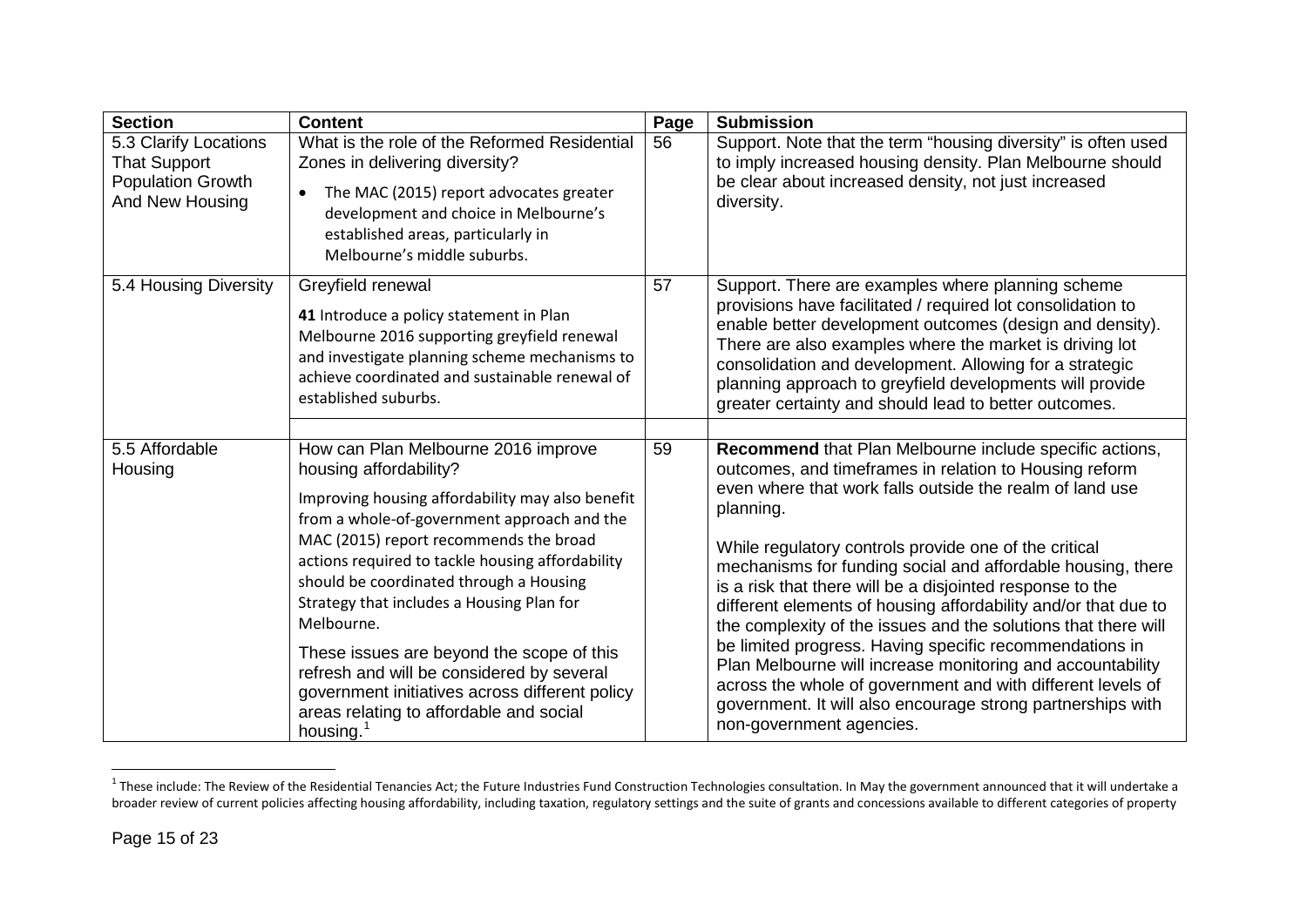<span id="page-15-0"></span>

| <b>Section</b> | <b>Content</b>                                                                                                                                                                                                                                                                                                                                                                                                                                                                                                                                         | Page | <b>Submission</b>                                                                                                                                                                                                                                                                                                                                                                                                                                                                                                                                        |
|----------------|--------------------------------------------------------------------------------------------------------------------------------------------------------------------------------------------------------------------------------------------------------------------------------------------------------------------------------------------------------------------------------------------------------------------------------------------------------------------------------------------------------------------------------------------------------|------|----------------------------------------------------------------------------------------------------------------------------------------------------------------------------------------------------------------------------------------------------------------------------------------------------------------------------------------------------------------------------------------------------------------------------------------------------------------------------------------------------------------------------------------------------------|
|                | Facilitating social and affordable housing<br>In the MAC (2015) report, it is the view that Plan<br>Melbourne 2014 places too high a reliance<br>on increasing housing supply to tackle<br>affordability problems.<br>Boosting the supply of market-rate housing<br>alone will not improve housing affordability for<br>low-income households in the private rental<br>market who require decent low-cost rental<br>housing. Increasing the supply of social and<br>affordable housing managed by not-for-profit<br>providers is part of the solution. | 60   | Agree with the comments in MAC (2015) that supply is not<br>the only issue. Support the need to increase social and<br>affordable housing by not-for-profit providers.<br>Registered Housing Associations such as HCA can provide<br>integrated social housing where residents are not<br>congregated in a high density of disadvantage. It is vital that<br>the solution is about tackling the full spectrum of housing<br>stress, not just homelessness.                                                                                               |
|                | Just maintaining Victoria's current proportion in<br>the context of a rapidly growing population<br>means Melbourne needs around another 1,600<br>social housing homes each year. <sup>2</sup><br>This is far greater supply than achieved in recent<br>years and regulatory reform and new funding<br>sources are needed and new strategies for<br>meeting demand by other means.                                                                                                                                                                     | 60   | Support the need for regulatory reform and new funding<br>sources.<br>Housing Associations are building their capacity to deliver<br>new housing projects. There is a need for Government to<br>support new and innovative solutions on a case study basis<br>so that councils, government departments, developers, and<br>housing associations gain confidence in different ways of<br>delivering affordable housing. One of the biggest barriers at<br>the moment is the reluctance to be the first to risk money<br>and reputation on a new approach. |

 $\overline{\phantom{a}}$ 

purchasers. The review will be completed in early 2016 and will guide future reforms. The government is also consulting with stakeholders from the community housing sector to discuss how<br>they can partner with government in

<sup>&</sup>lt;sup>2</sup> These calculations are based on the assumption that Melbourne currently has about 55,000 social housing dwellings and that household growth will accord with Victoria in Future projections.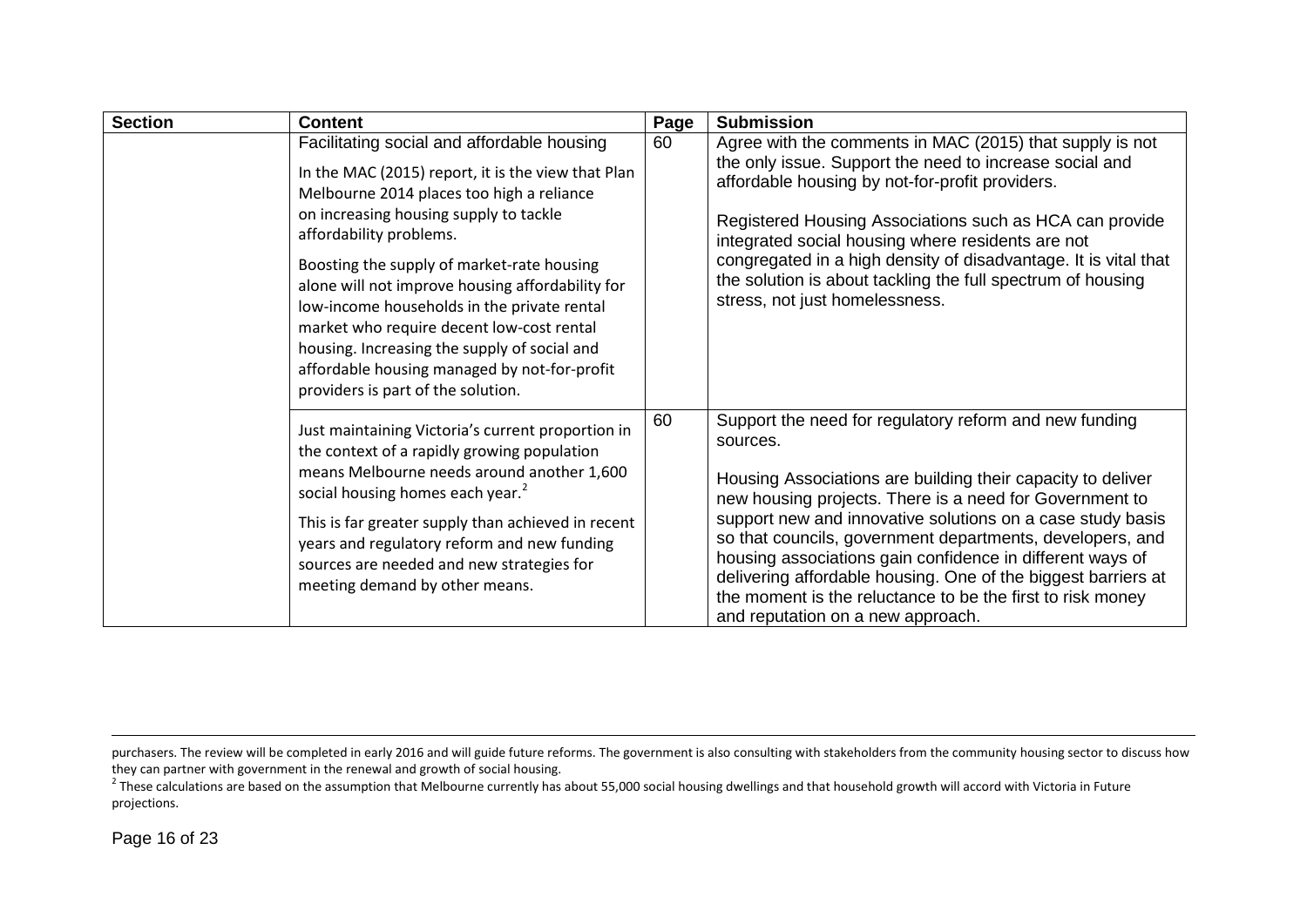| <b>Section</b> | <b>Content</b>                                                                                                                                                                                                                                                                                                                                                                                                                                                                                                           | Page | <b>Submission</b>                                                                                                                                                                                                                                                                                                                                                                                |
|----------------|--------------------------------------------------------------------------------------------------------------------------------------------------------------------------------------------------------------------------------------------------------------------------------------------------------------------------------------------------------------------------------------------------------------------------------------------------------------------------------------------------------------------------|------|--------------------------------------------------------------------------------------------------------------------------------------------------------------------------------------------------------------------------------------------------------------------------------------------------------------------------------------------------------------------------------------------------|
|                | Should there be incentives or requirements<br>to include affordable housing in new<br>development?<br>It recommends considering inclusionary zoning<br>and/or incentive zoning for all designated urban<br>renewal precincts and areas undergoing<br>significant change and investigating the costs,<br>benefits and opportunities of how planning<br>incentives could facilitate more social housing in<br>strategic urban renewal precincts and other<br>areas experiencing significant change<br>(Recommendation 25). | 60   | Support inclusionary and incentive zoning. This will need to<br>go hand-in-hand with mechanisms that enable low income<br>earners to access social and affordable housing now and<br>into the future.                                                                                                                                                                                            |
|                | Planning mechanisms also need to be<br>accompanied by adequate funding and<br>coordination of social housing agencies so they<br>can take on new housing stock at the same time<br>as developments proceed. Ongoing operating<br>funding will also be required to meet the costs<br>of managing housing and providing the required<br>support for those households in social housing<br>with complex needs.                                                                                                              | 61   | Support comments regarding funding and capacity. Agree<br>that ongoing funding is required to provide support services<br>to people with complex needs who are in social housing.<br>Note that ongoing maintenance costs can often be funded by<br>rent income (including Commonwealth Rent Assistance) if<br>there is the right balance of social, affordable, and private<br>market dwellings. |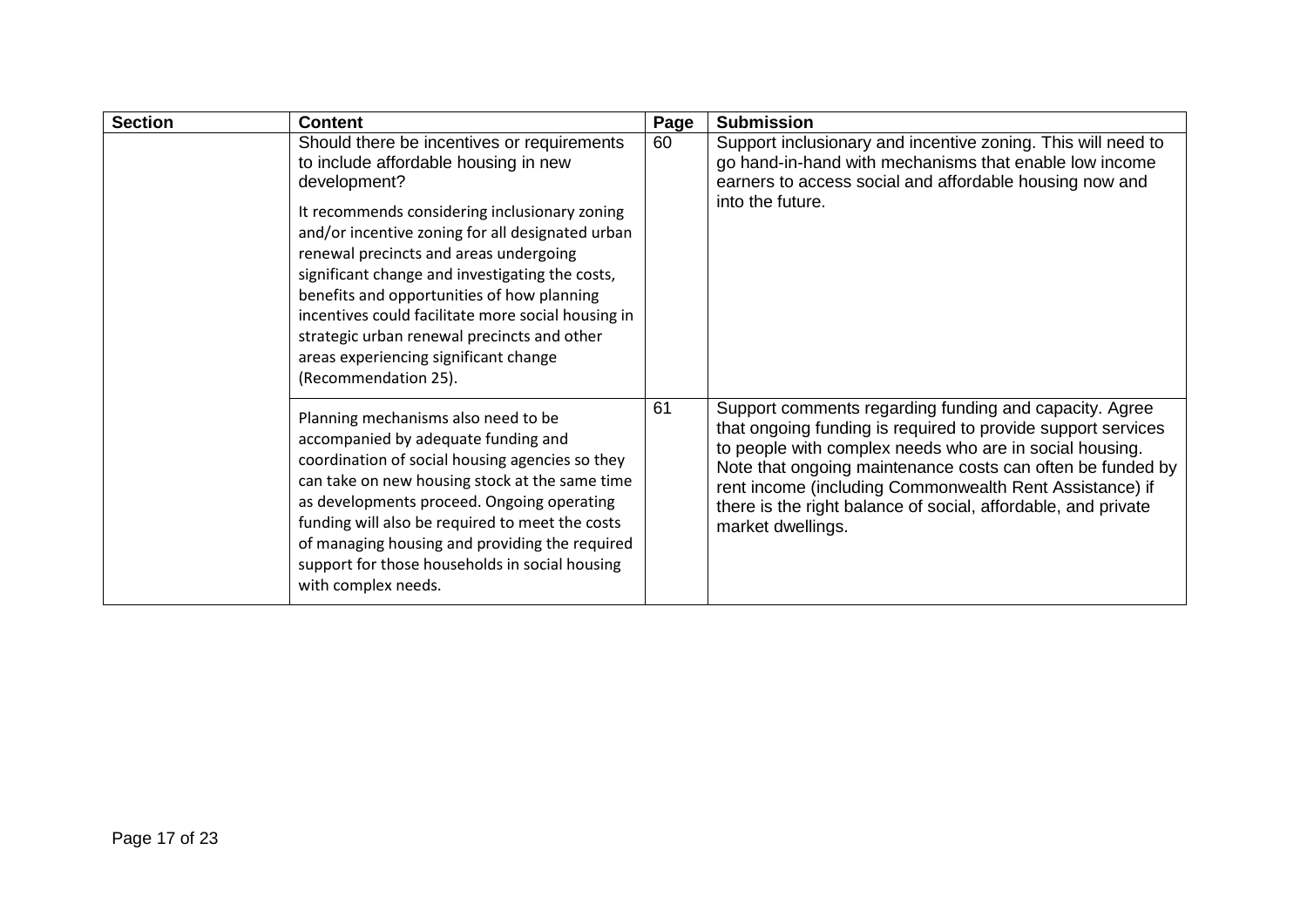| <b>Section</b> | <b>Content</b>                                                                                                                                                                                                                                                                                                                                                                                                                                 | Page | <b>Submission</b>                                                                                                                                                                                                                                          |
|----------------|------------------------------------------------------------------------------------------------------------------------------------------------------------------------------------------------------------------------------------------------------------------------------------------------------------------------------------------------------------------------------------------------------------------------------------------------|------|------------------------------------------------------------------------------------------------------------------------------------------------------------------------------------------------------------------------------------------------------------|
|                | Should development approval processes be<br>expedited to increase viability of social<br>housing proposals?<br>The MAC (2015) report recommends<br>shortened and guaranteed time frames for<br>assessing planning permit applications for<br>some affordable and/or social housing<br>developments as well as limiting and even<br>removing third-party appeal rights to<br>minimise decision delays and provide<br>greater project certainty. | 61   | Generally support the removal of third-party appeal rights as<br>it would significantly reduce the risks and holding costs for<br>developers. Provisions may need to be strengthened in<br>relation to design outcomes to ensure good quality<br>outcomes. |
|                | Can regulatory reform increase social and<br>affordable housing?                                                                                                                                                                                                                                                                                                                                                                               | 61   | Support reduced car parking requirements for social housing<br>developments.                                                                                                                                                                               |
|                | The MAC (2015) report recommends identifying<br>provisions in Victoria's current permit approval<br>system that could be waived to facilitate more                                                                                                                                                                                                                                                                                             |      | Support incentive zoning provided good design outcomes<br>are achieved.                                                                                                                                                                                    |
|                | social and affordable housing.                                                                                                                                                                                                                                                                                                                                                                                                                 |      | Require infrastructure projects (e.g. level crossing removals)<br>and strategic planning processes (e.g. NEC Framework                                                                                                                                     |
|                | The MAC (2015) report also suggests that<br>consideration be given to the range of planning                                                                                                                                                                                                                                                                                                                                                    |      | Plans) to include social and affordable housing.                                                                                                                                                                                                           |
|                | provisions incentives to provide social and<br>affordable housing through private<br>development. In particular they believe there is                                                                                                                                                                                                                                                                                                          |      | Develop social and affordable housing targets based on<br>demand.                                                                                                                                                                                          |
|                | merit in the concept of 'incentive zoning' such<br>as Floor Space Ratio bonuses.                                                                                                                                                                                                                                                                                                                                                               |      | Calculate Social Return on Investment for government<br>projects and funding.                                                                                                                                                                              |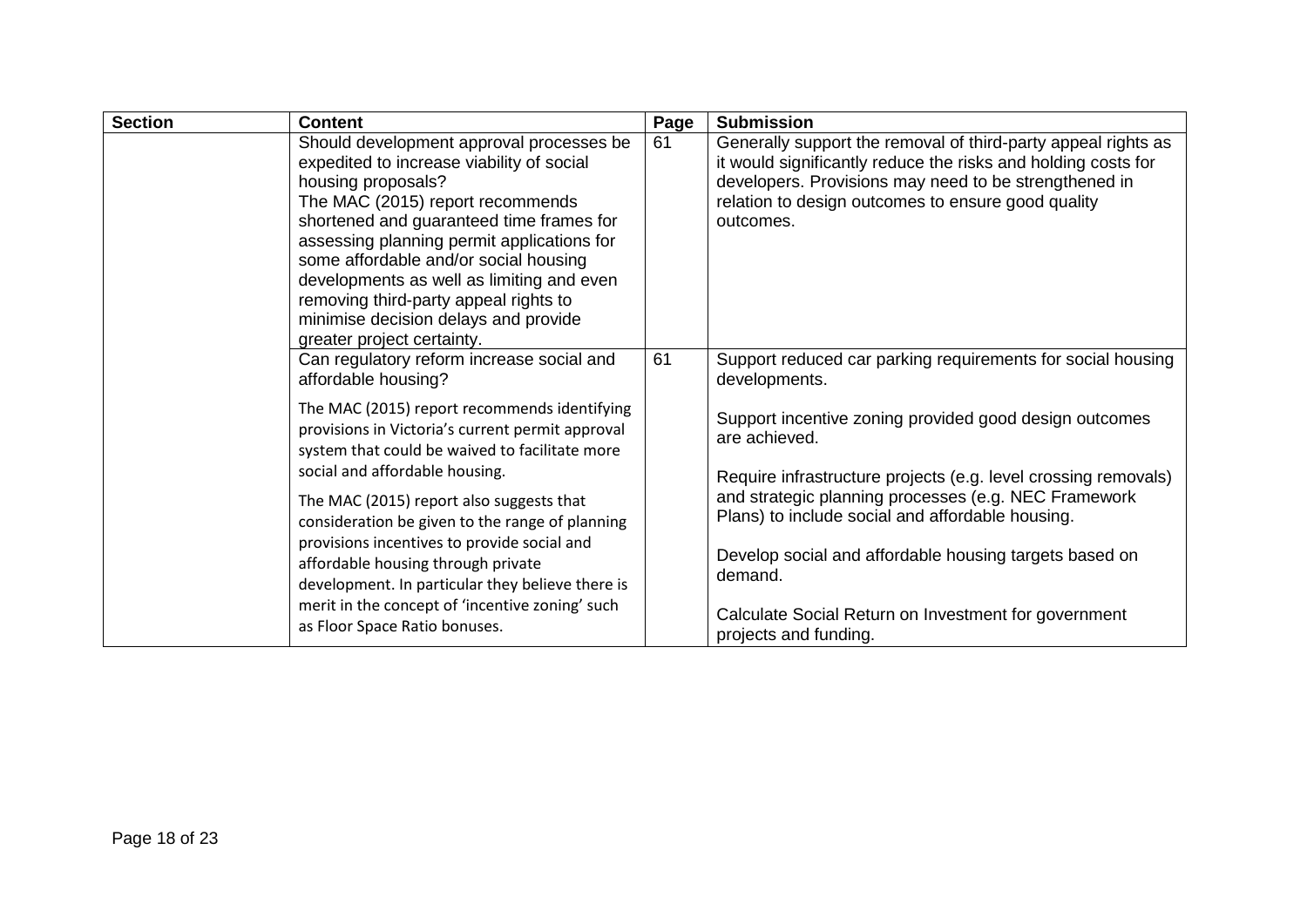| <b>Section</b>       | <b>Content</b>                                                                                                                                                                                                                                                                                                                                                                                                                                                                                                                                                                 | Page | <b>Submission</b>                                                                                                                                                                                                                                                                                                                                                                                                                                                                                                                                                                                                                                    |
|----------------------|--------------------------------------------------------------------------------------------------------------------------------------------------------------------------------------------------------------------------------------------------------------------------------------------------------------------------------------------------------------------------------------------------------------------------------------------------------------------------------------------------------------------------------------------------------------------------------|------|------------------------------------------------------------------------------------------------------------------------------------------------------------------------------------------------------------------------------------------------------------------------------------------------------------------------------------------------------------------------------------------------------------------------------------------------------------------------------------------------------------------------------------------------------------------------------------------------------------------------------------------------------|
|                      | Support, enhance and facilitate growth of<br>National Employment and Innovation<br>Clusters (Recommendation 7). The MAC<br>indicates that existing zones (such as the<br>Capital City Zone) do not provide an<br>effective planning framework for these<br>areas to preserve growth opportunities in<br>health, education, research and innovation<br>over and above other competing uses<br>Apply a new zone (and policy) to designated<br>$\bullet$<br>urban renewal precincts of metropolitan<br>significance (Recommendation 20)<br>Replace ResCode with a new code assess | 84   | Support the growth of NECs provided affordable housing<br>and social housing forms part of that growth in areas close to<br>public transport and services.<br>Neutral on whether a new zone is required or whether<br>existing zones can be tailored to deliver the desired<br>outcomes. Note that creating a new zone may expedite the<br>development but it may reduce the potential for tailoring<br>provisions for example through a Development Plan, and<br>may not create the best outcomes.<br>Support the replacement of ResCode provided it helps<br>deliver good design outcomes, increases certainty, and does<br>not stifle innovation. |
|                      | approach (which would embrace good building<br>design and urban design) for new multi dwelling<br>developments (Recommendation 18)                                                                                                                                                                                                                                                                                                                                                                                                                                             |      |                                                                                                                                                                                                                                                                                                                                                                                                                                                                                                                                                                                                                                                      |
| 7 New Planning Tools | Provide planning incentives to facilitate<br>social housing development in strategic<br>urban renewal precincts and other<br>significant change areas (Recommendation<br>25). This recommendation is addressed<br>in Chapter 3.                                                                                                                                                                                                                                                                                                                                                | 84   | Support. See our previous comments in this submission.                                                                                                                                                                                                                                                                                                                                                                                                                                                                                                                                                                                               |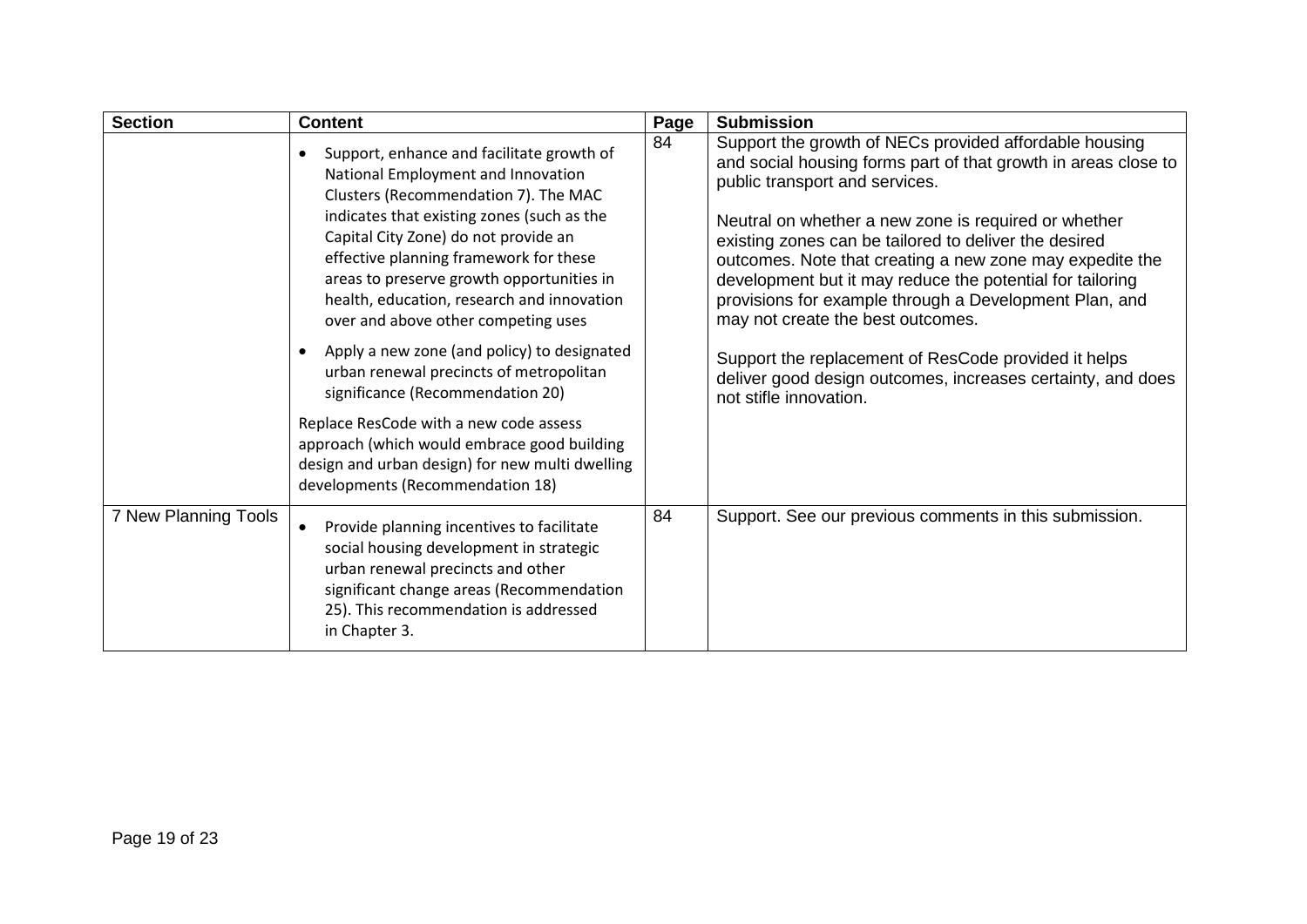| <b>Section</b> | <b>Content</b>                                                                                                                                                                                                                                                                                                | Page | <b>Submission</b>                                                                                                                                                            |
|----------------|---------------------------------------------------------------------------------------------------------------------------------------------------------------------------------------------------------------------------------------------------------------------------------------------------------------|------|------------------------------------------------------------------------------------------------------------------------------------------------------------------------------|
|                | Planning tools for National Employment<br>Clusters and strategic urban renewal areas                                                                                                                                                                                                                          | 85   | <b>Recommend</b> that for point two the words "the provision of<br>social and affordable housing" are added so it reads:                                                     |
|                | Effective planning process and tools for these<br>types of areas need to address a wide range of<br>factors, such as:                                                                                                                                                                                         |      | "It should address access to services, transport, jobs,<br>recreation facilities, the provision of social and affordable<br>housing and the provision of social and physical |
|                | Pre-planning to identify key strategic<br>$\bullet$<br>planning issues, development opportunities<br>and constraints. This may facilitate capturing<br>part of the value uplift for the benefit of the<br>community                                                                                           |      | infrastructure and development sequencing                                                                                                                                    |
|                | A planning framework that sets out a vision<br>$\bullet$<br>and the desired land use, built form and<br>public realm outcomes. It should address<br>access to services, transport, jobs,<br>recreation facilities, the provision of social<br>and physical infrastructure and<br>development sequencing       |      |                                                                                                                                                                              |
|                | Planning for an appropriate mix of uses,<br>including vertical arrangements within<br>buildings, to create vibrant precincts and to<br>derive optimal use of the scarce land<br>resource                                                                                                                      |      |                                                                                                                                                                              |
|                | Effective community and stakeholder<br>consultation balanced with efficient<br>processes to create certainty for<br>development. It may be reasonable to<br>modify third-party notice and appeal rights<br>where a properly consulted Framework Plan<br>provides certainty for stakeholders and<br>community. |      |                                                                                                                                                                              |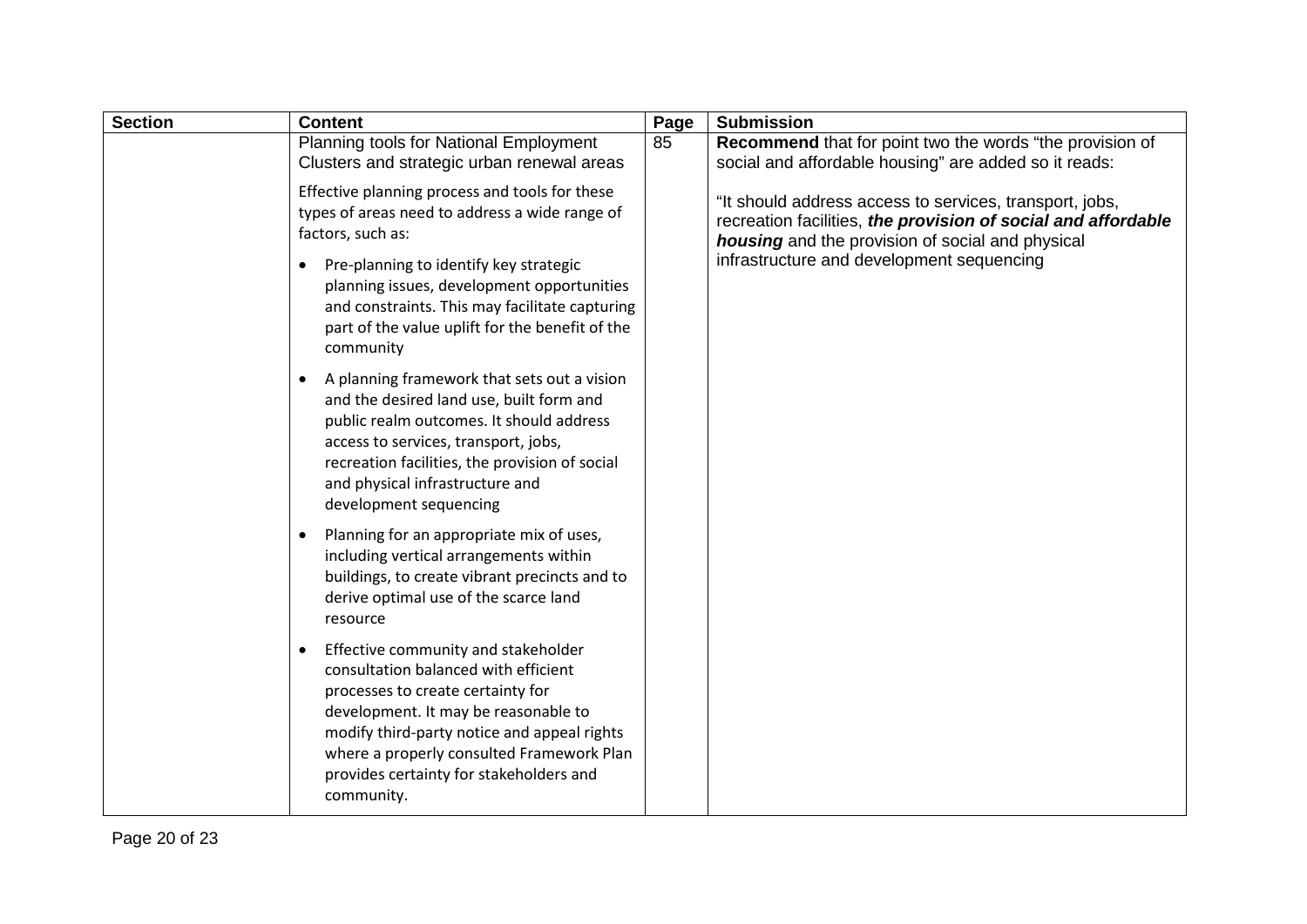| <b>Section</b>                                 | <b>Content</b>                                                                                                                                                                                                                                                                                                                                                                                                                                                                               | Page | <b>Submission</b>                                                                                                                                                                                                                                                                                                                                                                                                                                                            |
|------------------------------------------------|----------------------------------------------------------------------------------------------------------------------------------------------------------------------------------------------------------------------------------------------------------------------------------------------------------------------------------------------------------------------------------------------------------------------------------------------------------------------------------------------|------|------------------------------------------------------------------------------------------------------------------------------------------------------------------------------------------------------------------------------------------------------------------------------------------------------------------------------------------------------------------------------------------------------------------------------------------------------------------------------|
|                                                | A long-term land use strategy with a<br>separate implementation plan with a shorter<br>time frame could create a more enduring<br>strategy<br>An implementation plan provides opportunity to<br>clarify the roles of government departments and<br>agencies in implementation (lead and<br>contributing) and to particularly recognise and<br>reinforce the role of local governments in<br>delivering Plan Melbourne 2016, and to align<br>their actions with Victorian Government efforts. | 91   | Support the preparation and monitoring of an implementation<br>plan.<br><b>Recommend</b> that the implementation plan include specific<br>actions, outcomes, and timeframes in relation to Housing<br>reform even where that work falls outside the realm of land<br>use planning.<br>This will enable not-for-profit and other organisations<br>allocate and prioritise their resources to the many different<br>requests for information and input they receive each year. |
| 8 Implementation<br>8.2 Implementation<br>Plan |                                                                                                                                                                                                                                                                                                                                                                                                                                                                                              |      |                                                                                                                                                                                                                                                                                                                                                                                                                                                                              |
| Glossary                                       |                                                                                                                                                                                                                                                                                                                                                                                                                                                                                              | 95   | <b>Recommend</b> include a definition of social housing in<br>addition to affordable housing.                                                                                                                                                                                                                                                                                                                                                                                |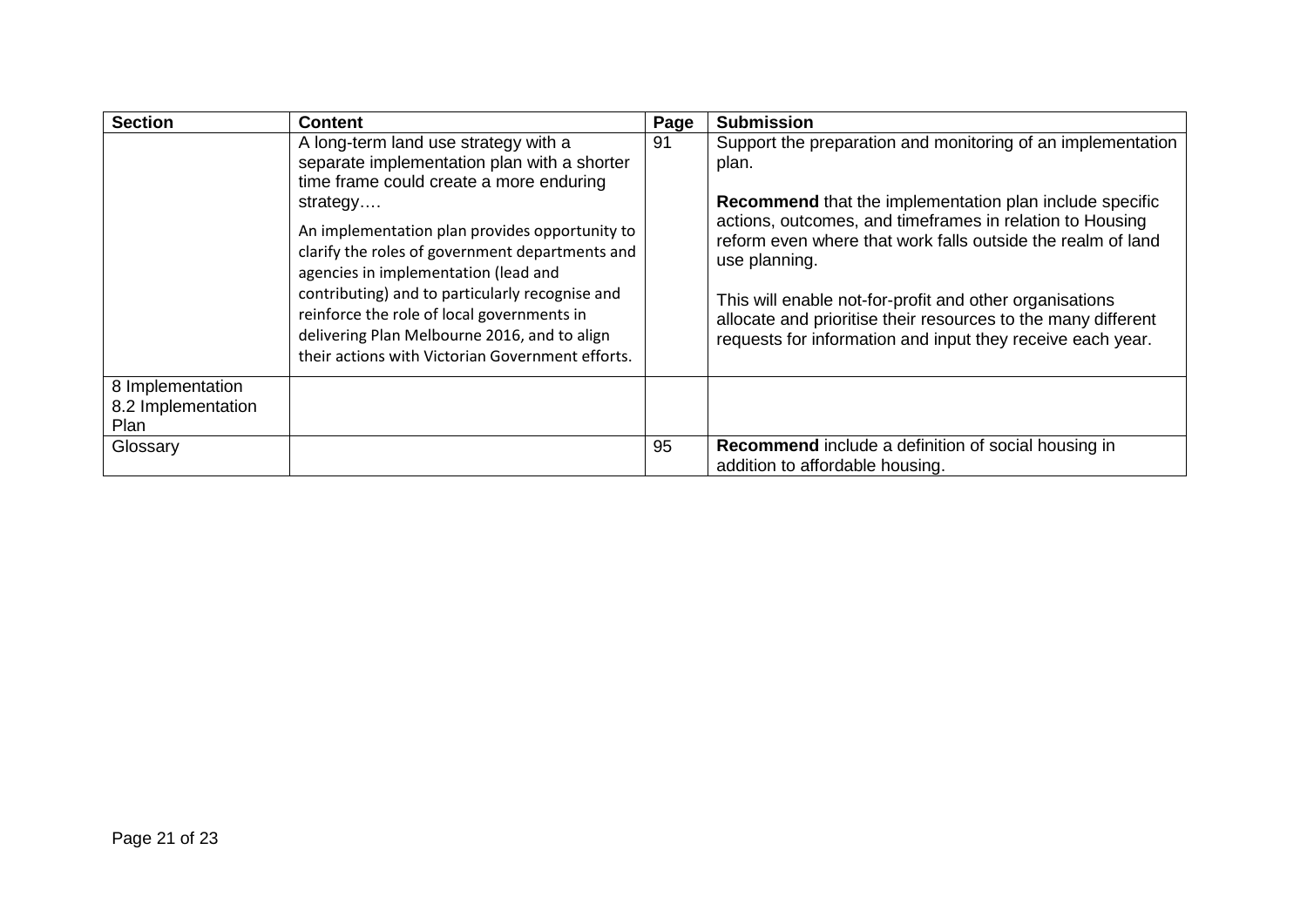#### **Background about Housing Choices Australia**

Housing Choices Australia Limited (Housing Choices) began operating in mid-March 2008 following the merger of four social housing organisations with 20 year's experience in the provision of affordable housing for people experiencing significant disadvantage in the housing market. Housing Choices is a Housing Association under the Housing Act 1983 (Victoria). The organisation has grown rapidly through property development, property purchasing and transfer of properties from the State Government and other organisations.

Housing Choices is a leading national community housing provider dedicated to creating and managing safe, quality, affordable housing for people who are struggling to find a home in Australia's challenging private rental market.

Housing Choices presently consists of five companies:

- Housing Choices Australia Limited (Parent)
- Housing Choices Tasmania Limited (Subsidiary)
- Common Ground Adelaide Limited (Subsidiary)
- Disability Housing Limited
- Singleton Equity Housing Limited

Housing Choices has a robust governance structure comprising an independent, skills-based Board of Directors, clearly articulated policies and procedures and professional management.

Key information about the organisation includes:

- Nine offices in Victoria, Tasmania and South Australia
- Joint Venture with Unity Housing in Northern Territory
- 105 staff
- 60 Support Agency Partnerships
- Over 800 new dwellings constructed in the last seven years
- \$50 million of debt facilities in Victoria with NAB and Westpac
- Security Trust in place
- Over 3,400 properties across three States
- 25% of Victorian properties dedicated to people with disabilities
- Over 86% satisfaction rating with our services this year
- Tenancy rental arrears in Victoria 0.75%, and in Tasmania 0.5%